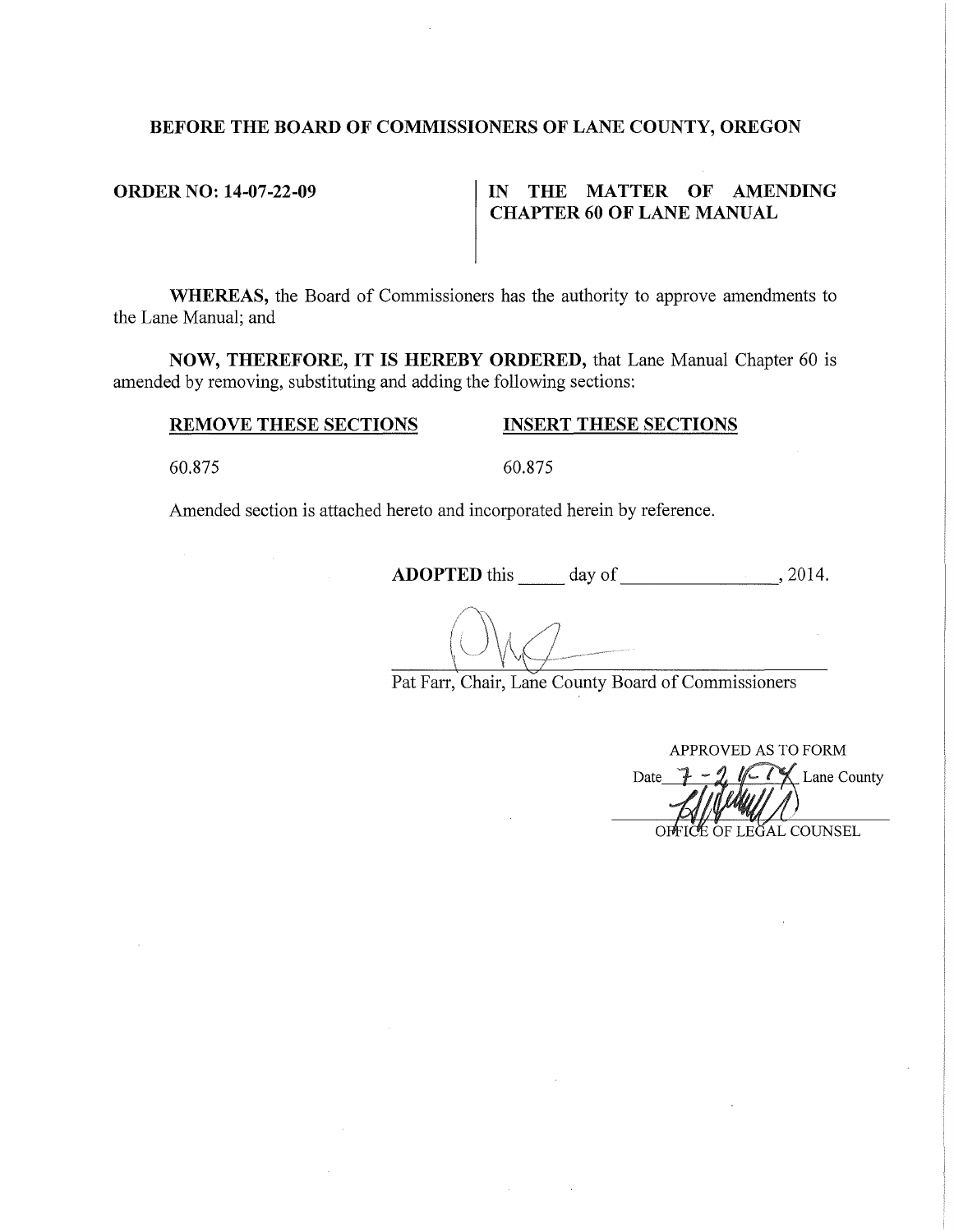l

60.875 Lane Manual 60.875

### **60.875 Fees for Lane County Solid Waste Services.**

Pursuant to Lane County Charter, Chapter II, Section 5, and LC 9.005 through 9.070, this section establishes a rate schedule for disposal of solid waste at all Lane County solid waste facilities and a Solid Waste System Benefit Fee for countywide solid waste management services, assessed on all municipal solid waste generated inside Lane County. Except where otherwise clearly indicated, all individuals, firms, agencies or corporations whether Public or private, shall pay the total solid waste service fee at any of the County solid waste facilities which includes the listed Disposal Fee, the System Benefit Fee assessed against any municipal solid waste which is generated inside Lane County, and other fees as listed and further described in LM 60.875(3). All individuals, firms, agencies or corporations whether Public or private, using solid waste disposal facilities other than Lane County facilities, shall pay to Lane County the System Benefit Fee assessed against any municipal solid waste which is generated inside Lane County. The solid waste service fees are established, as follows:

(1) User Fees for Residential, Commercial and Industrial Waste, Not Including Specific Wastes Listed in LM 60.875(2). At sites where Lane County provides scales for determining weight-based fees and the scales are functioning, the weight-based fee will be charged for all commercial and industrial wastes. Lane County retains sole authority to charge by weight or volume and to classify loads as commercial or residential at any site.

|     |                                           | System                         |                  |                              |                                       |
|-----|-------------------------------------------|--------------------------------|------------------|------------------------------|---------------------------------------|
|     |                                           | <b>Benefit Fee</b>             | Disposal Fee     | <b>Other Fees</b>            | <b>Total Fee</b>                      |
| (a) | Up<br>to                                  | $\frac{1}{2}$ Can \$ 7.74 6.00 | \$40.264.00      | none                         | 18.00 10.00<br>\$                     |
|     | maximum1 cu yard                          |                                |                  |                              |                                       |
| (b) | More than $\frac{3 \text{ cans to 3}}{3}$ | \$12.90 9.90                   | \$17.106.60      | \$1.00                       | 31.00 17.50<br>\$.                    |
|     | eu. yd. maximum 1                         |                                |                  |                              |                                       |
|     | cu. yd. to 3 cu. yd.                      |                                |                  |                              |                                       |
| (c) | Loose waste over                          | \$                             | \$70.11          | \$ <del>11.005</del> .50/ton | \$134.0075.55/ton                     |
|     | $3$ cu.yd/                                | 52.8930.15/ton                 | 39.90/ton        | \$                           | \$<br>46.009.00/cu.yd                 |
|     |                                           | S                              | \$               | $2.001.00$ /cu.yd            |                                       |
|     |                                           | $6.024.80$ /cu.yd              | $7.983.20$ /cu.y |                              |                                       |
|     |                                           |                                |                  |                              |                                       |
| (d) | Compacted waste-                          | \$                             |                  |                              | 38.5021.50/cu.yd<br>\$                |
|     | volume based fee                          | 15.6912.30/cu.                 | 20.818.20/cu.    | $2.001.00$ /cu.yd            |                                       |
|     |                                           | yd                             | yd               |                              |                                       |
| (e) | Compacted waste-                          | \$                             | \$               |                              | $$11,005.50$ /ton $$136,0075.55$ /ton |
|     | weight-based fee <sup>1</sup>             | 53.7530.15/ton                 | 71.2539.90/to    |                              |                                       |
|     |                                           |                                | n                |                              |                                       |
| (f) | Demolition                                | \$                             |                  | \$ <del>11.005</del> .50/ton | $$134.0075.55$ /ton or                |
|     | rubble, and                               | 52.8930.15/ton                 | 70.1139.90/to    | \$                           | \$<br>$20.0012.50$ /cu.yd             |
|     | construction waste,                       | <sub>or</sub>                  | n or             | $2.001.00$ /cu.yd            |                                       |
|     | land clearing debris                      | \$                             | \$               |                              |                                       |
|     |                                           | 7.746.90/cu.yd                 | $40.264.60$ /cu. |                              |                                       |
|     |                                           |                                | yd               |                              |                                       |
|     |                                           |                                |                  |                              |                                       |

<sup>&</sup>lt;sup>1</sup> Volume charge used at sites without scales or when existing scales are not functioning..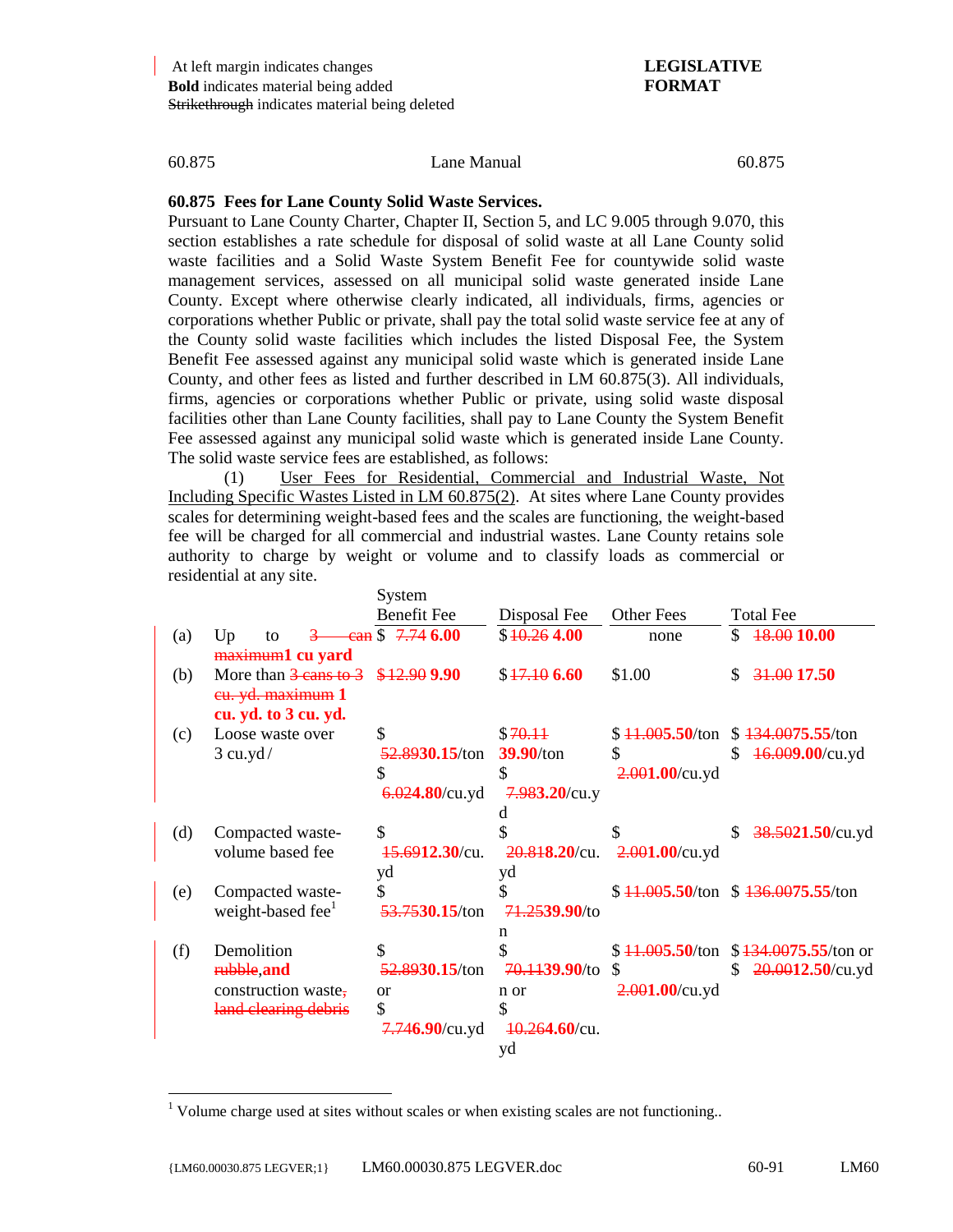| 60.875 |                        | Lane Manual                  |                           | 60.875            |                                          |  |
|--------|------------------------|------------------------------|---------------------------|-------------------|------------------------------------------|--|
|        |                        | System<br><b>Benefit Fee</b> | Disposal Fee              | <b>Other Fees</b> | <b>Total Fee</b>                         |  |
| (g)    | Big concrete chunks,   | \$                           |                           |                   | $$11.005.50$ /ton $$134.0075.55$ /ton or |  |
|        | <b>Rubble, roofing</b> | 52.8930.15/ton               | <del>70.1139.90</del> /to |                   | $$114.0039.00/cu$ .yd                    |  |
|        | material, stumps,      | or                           | n or                      | $2.001.00$ /cu.yd |                                          |  |
|        | rock, dirt             | \$                           |                           |                   |                                          |  |
|        |                        | 48.1622.80/cu.               | 63.8415.20/cu             |                   |                                          |  |
|        |                        | yd                           | .yd                       |                   |                                          |  |
|        |                        | $T111 + 100001000$           |                           |                   |                                          |  |

The minimum weight-based fee in any case shall be \$18.00**10.00**. Except where Lane County has provided scales to determine fees based on weight of waste, minimum fees for compacted garbage collection vehicles and other enclosed vehicles shall be based upon rated cubic yard capacity regardless of the actual volume being hauled. Minimum fees for container vehicles of capacity greater than 3 cubic yards shall be based on the volume of the vehicle or container. Loads heaped above an open container will be charged based on the total estimated loose waste volume.

(2) User Fees for Specific Waste. Where Lane County provides scales and they are working, the weight-based fee will be charged. Lane County retains sole authority to charge by weight or volume and to classify loads at any site.

|     |                                                                                          | System<br><b>Benefit Fee</b> | Disposal Fee                                    | <b>Total Fee</b>                                  |  |
|-----|------------------------------------------------------------------------------------------|------------------------------|-------------------------------------------------|---------------------------------------------------|--|
| (a) | Tires: $2^2$                                                                             |                              |                                                 |                                                   |  |
|     | (i) Smaller than 17 inch rim diameter $$ 0.861.80$ ea. $$ 1.141.20$ ea. $$ 2.003.00$ ea. |                              |                                                 |                                                   |  |
|     | (tire only)                                                                              |                              |                                                 |                                                   |  |
|     | (ii) Smaller than 17 inch rim                                                            |                              | $$4,292.40$ ea. $$4,711.60$ ea. $$3,004.00$ ea. |                                                   |  |
|     | diameter (including wheel)                                                               |                              |                                                 |                                                   |  |
|     | (iii) 17 inch through 24 inch rim                                                        |                              |                                                 | $$2.586.00$ ea. $$3.424.00$ ea. $$6.00-10.00$ ea. |  |
|     | diameter (tire only)                                                                     |                              |                                                 |                                                   |  |
|     | (iv) 17 inch through 24 inch rim                                                         |                              |                                                 | \$4.3012.00 ea. \$5.708.00 ea. \$40.0020.00 ea.   |  |
|     | diameter (including wheel)                                                               |                              |                                                 |                                                   |  |
|     | $(v)$ 24 inch through 30 inch rim                                                        |                              |                                                 |                                                   |  |
|     | diameter (tire only)                                                                     |                              |                                                 |                                                   |  |

(vi) Fee for Tires Placed in Waste Stream. Double the current tire fee in LM  $60.875(2)$ (e)(i)-(v)(a) based on the size of the tire and whether the wheel is present, per tire, per occurrence. This fee shall be assessed to any customer who places, or causes to be placed, any tire or tires in the disposal area of any Lane County solid waste facility.

(b) Petroleum Contaminated Soil (PCS). Only PCS that meets Lane County standards for disposal will be accepted regardless of the material being treated as waste or used as cover material. A special waste permit is required before any material is delivered to Short Mountain Landfill. PCS will be charged as follows:

| System             |              |                   |           |
|--------------------|--------------|-------------------|-----------|
| <b>Benefit Fee</b> | Disposal Fee | <b>Other Fees</b> | Total Fee |

l

 $2^2$  Tires shall not be accepted from commercial sources. Up to ten tires per day may be accepted per individual load. Tires larger than 30**24** inches will not be accepted.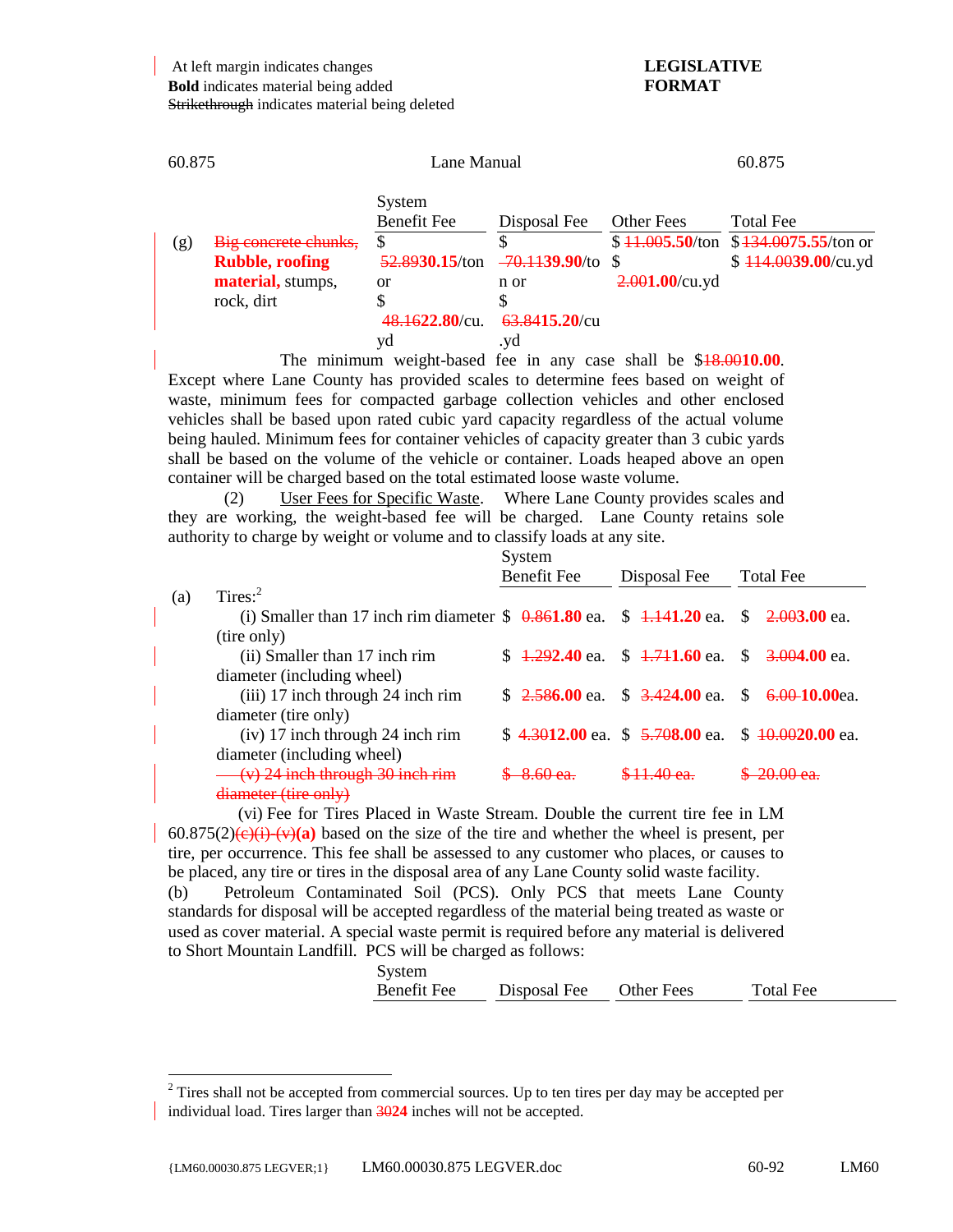| 60.875                       | Lane Manual                 |                                                                                       | 60.875 |          |                                          |
|------------------------------|-----------------------------|---------------------------------------------------------------------------------------|--------|----------|------------------------------------------|
| PCS accepted for<br>disposal | $\Theta$ r<br>\$24.08/cu.yd | $26.4539.90$ /ton $35.0530.15$ /ton $\frac{6}{2}$ 1.00/eu.yd<br>θf<br>$$31.92$ /cu.yd |        | 5.50/ton | $$67.0075.55$ /ton or<br>$$-57.00/cu.yd$ |

PCS that is accepted for use as cover material will be charged the current Disposal Fee for loose waste, not including the System Benefit Charge. [See LM 60.875(1)(c).] At the discretion of the Manager, or his or her authorized representative, PCS that is accepted for use as cover/fill material may be charged the current rate for cover/fill material. [See LM 60.875(2)(i).]

|     |                                            | System             |                                                             |                   |                                              |
|-----|--------------------------------------------|--------------------|-------------------------------------------------------------|-------------------|----------------------------------------------|
|     |                                            | <b>Benefit Fee</b> | Disposal Fee                                                | <b>Other Fees</b> | <b>Total Fee</b>                             |
| (c) | Asbestos<br>$(i)$ Bulk                     | none               | \$                                                          | \$<br>5.50/ton    | $97.00110.00$ /ton or                        |
|     |                                            |                    | <del>91.50</del> 104.50/to<br>$n \theta f$<br>\$22.00/cu.yd | $1.00$ /eu.yd     | 23.00/eu.yd<br>eharge<br>minimum<br>\$23.00) |
| (d) | Infectious Wastes, as                      | none               | \$                                                          | \$<br>5.50/ton    | $97.00110.00$ /ton or                        |
|     | defined in ORS                             |                    | 91.50104.50/to                                              | $1.00$ /eu.yd     | 15.00/eu.yd                                  |
|     | 459.386                                    |                    | $n \theta f$                                                |                   | <del>(minimum</del><br><del>charge</del>     |
|     |                                            |                    | \$14.00/eu.yd                                               |                   | \$15.00                                      |
|     |                                            | System             |                                                             |                   |                                              |
|     |                                            | <b>Benefit Fee</b> | Disposal Fee                                                | <b>Other Fees</b> | <b>Total Fee</b>                             |
| (e) | Yard Debris and<br>Wood Waste <sup>3</sup> |                    |                                                             |                   |                                              |
|     | $(i)$ Up to 3 cu.yd                        | \$                 | \$                                                          |                   | $27.0015.50$ /cu.yd<br>\$                    |
|     |                                            | $40.758.70$ /cu.y  | $14.255.80$ /cu.y                                           | $2.001.00$ /cu.yd |                                              |
|     |                                            | d                  | d                                                           |                   |                                              |
|     | $(ii)$ Over 3 cu.yd                        | \$                 | \$                                                          | $$41.005.50$ /ton | $$124.0070.00$ /ton or                       |
|     |                                            | 48.5938.70/ton     | 64.4125.80/ton                                              | S                 | \$<br>44.008.00/cu.yd                        |
|     |                                            | <sub>or</sub>      | <b>or</b>                                                   | $2.001.00$ /cu.yd |                                              |
|     |                                            | \$                 | \$                                                          |                   |                                              |
|     |                                            | $5.164.26$ /cu.yd  | $6.842.74$ /cu.yd                                           |                   |                                              |

(f) Special wastes. A special waste is any waste material that, because of its origin, physical state or characteristics, would suggest that it may: be a hazardous waste, contain hazardous substances or wastes prohibited in municipal landfills, require additional management such as hazard review or special disposal conditions or precautions, carry potential liability to Lane County disposal sites or create unsafe or unhealthy conditions for Lane County employees or the public.

Examples of special wastes include, but are not limited to, clean-up materials from petroleum or chemical spills and or tank removals, industrial chemicals and by-products, liquids, dusts, sludges (liquid/solid mixtures), wastes in drums, tank trucks or vacuum trucks.

Prior to delivery for disposal a special waste application must be submitted to Lane County for each special waste. The special waste will be thoroughly investigated

l

 $3$  Only applies at sites where separate yard debris and wood waste collection is conducted.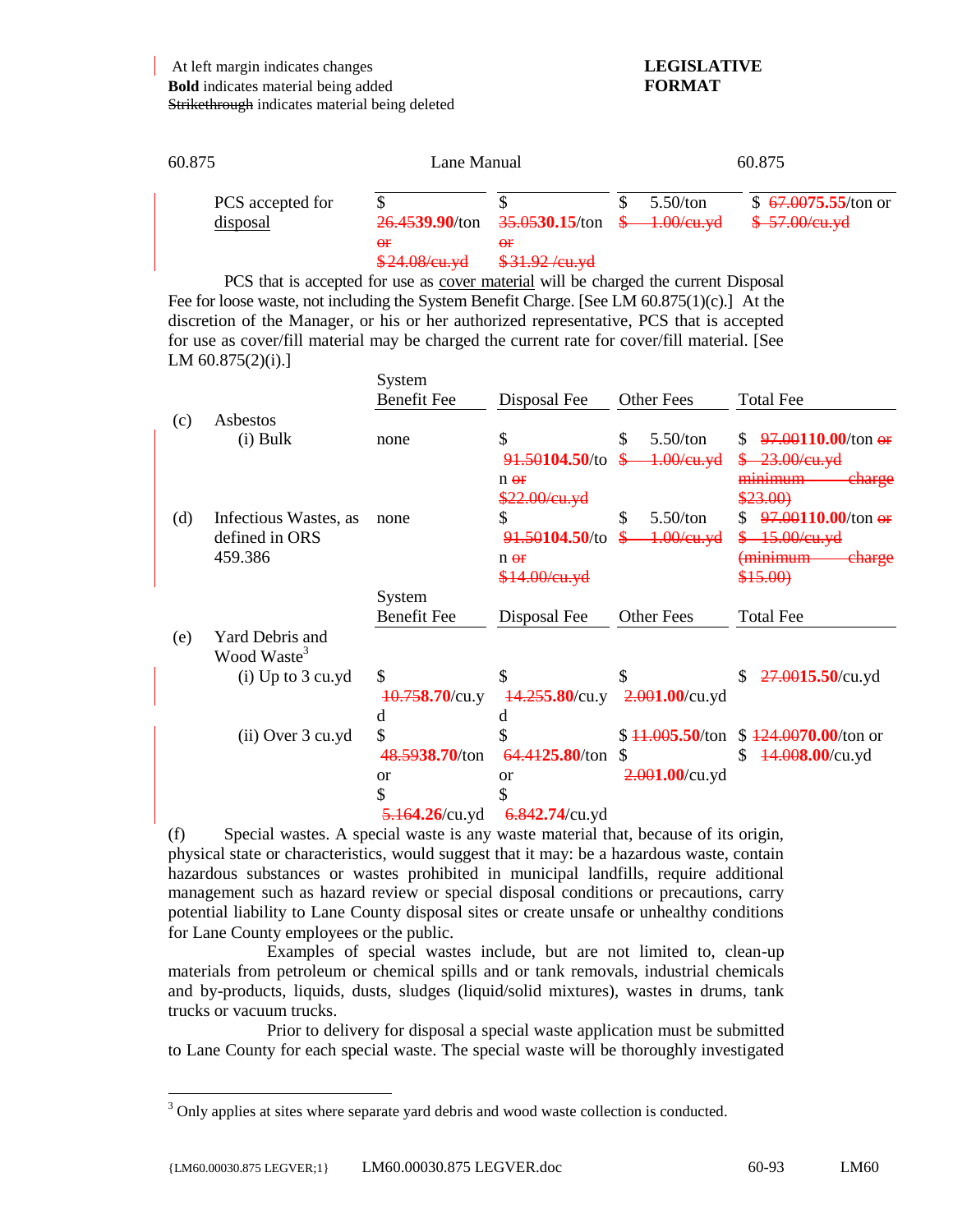| 60.875 | Lane Manual | 60.875 |
|--------|-------------|--------|
|        |             |        |

to determine that it is not considered to be a hazardous waste and that Lane County is authorized to accept it for disposal.

|                                                          | System<br><b>Benefit Fee</b> | Disposal Fee                    | <b>Other Fees</b>   | <b>Total Fee</b>                 |
|----------------------------------------------------------|------------------------------|---------------------------------|---------------------|----------------------------------|
| (i) Application<br>review (non-                          |                              |                                 |                     | 25.00<br>\$                      |
| refundable)<br>(ii) Application                          |                              |                                 |                     | \$<br>10.00                      |
| fee, renewal (non-<br>refundable)<br>(iii) Disposal Fees |                              |                                 |                     |                                  |
| Bulk                                                     | \$                           | \$                              | \$<br>5.50/ton      | <del>67.00</del> 75.55/ton<br>S. |
|                                                          | 26.4530.15/ton               | 35.0539.90/ton                  | \$<br>$1.00$ /cu.yd | <sub>or</sub>                    |
|                                                          | <b>or</b>                    | <sub>or</sub>                   |                     | \$                               |
|                                                          | \$<br>12.4719.80/cu.         | \$<br>$\frac{16.5313.20}{c}$ u. |                     | 30.0034.00/cu.yd                 |
|                                                          | yd                           | yd                              |                     |                                  |
| Drummed                                                  | 4.096.60<br>drum             | 5.414.40<br>S.<br>drum          | \$<br>$1.00$ drum   | $$40,5012,00$ drum               |

Rates for other specific waste not included in the above list shall be temporarily determined by the Manager of the Waste Management Division as the need occurs until a permanent rate can be established in this section. Specific wastes may be limited to designated areas or sites. Specific waste fees shall not be subject to discounts under LM 60.875(7), (8) and (9) below.

(g) White goods. Except as otherwise provided herein, white goods (stoves, refrigerators and other large appliances), water heaters, metal tanks and similar large metal items shall not be accepted for disposal at County solid waste facilities. White goods and similar large metal items may be accepted for recycling at County sites where metals recycling facilities are provided, as follows:

|                                             | System             |              |           |
|---------------------------------------------|--------------------|--------------|-----------|
|                                             | <b>Benefit Fee</b> | Disposal Fee | Total Fee |
| (i) White goods containing                  | \$6.459.00         | \$8.556.00   | \$15.00   |
| refrigerants and/or electric motors         |                    |              |           |
| (refrigerators, freezers, air conditioners, |                    |              |           |
| washers, dryers, dish washers, etc.)        |                    |              |           |
| (ii) Other white goods and large            | none               | none         | none      |
| metal items                                 |                    |              |           |

The Manager of the Waste Management Division may accept white goods or similar large metal items for disposal at County solid waste facilities only when he/she determines that it is unreasonable to require that the item be recycled. In such case, the appropriate fee based on LM  $60.875(1)$ , (2) or (3) shall be charged for disposal of the item.

(h) Post-MRF Residues. Material recovery facility (MRF) post MRF residue fees shall be set based on the level of recovery achieved by qualifying MRFs. These fees apply only to the residual waste (waste requiring disposal after reusable and/or recyclable materials have been separated) generated by a MRF permitted by the Oregon Department of Environmental Quality. In order for a MRF to qualify for the disposal rates set forth, it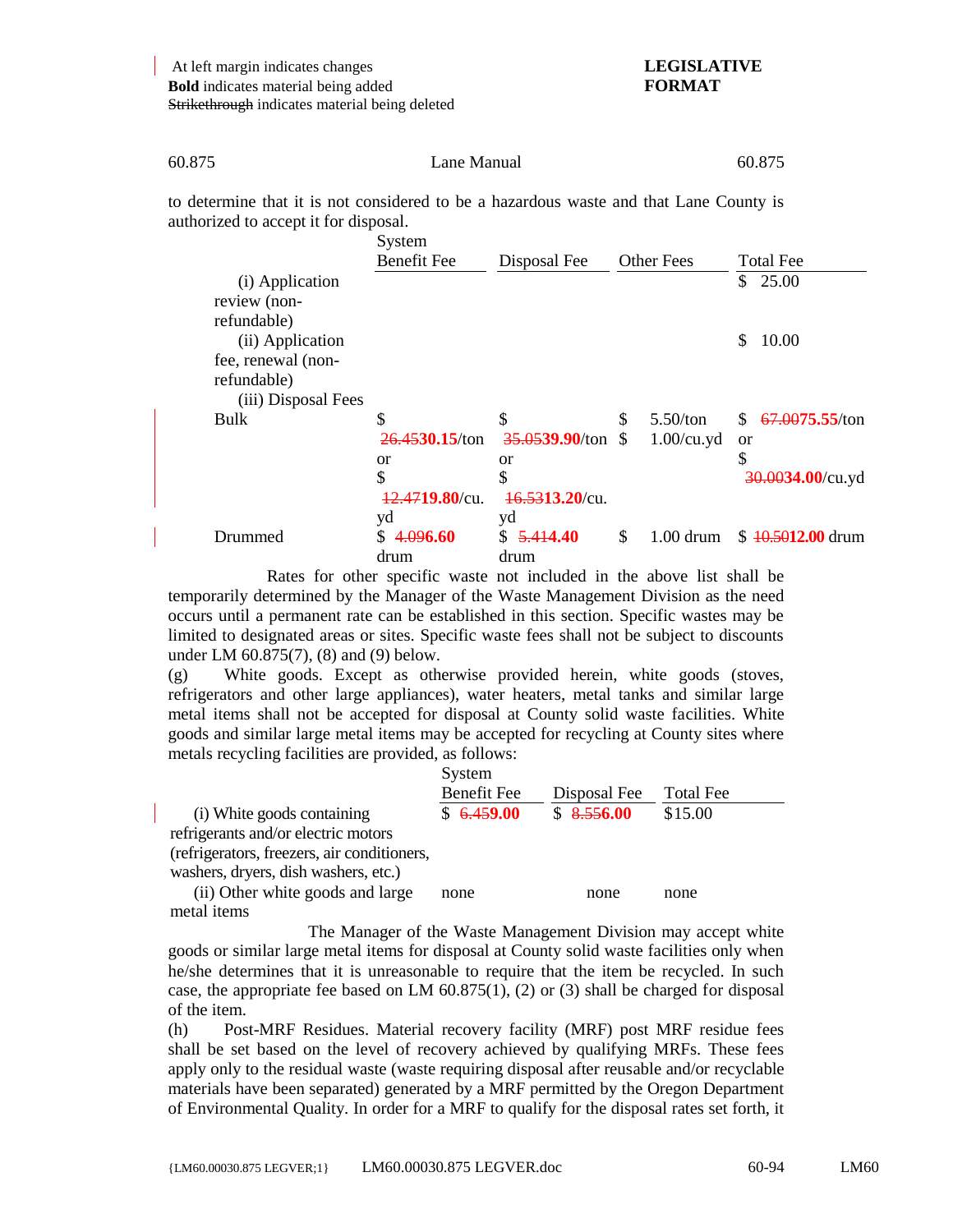must be in compliance with all permits, including but not limited to the disposal site permit issued by the Department of Environmental Quality, land use permits, etc. Further, in order to be eligible, MRFs must have satisfied any requirements for the payment of civil penalties by permitting agencies after all available appeals have been exhausted.

The disposal fees apply only to residual wastes delivered directly to the Short Mountain Landfill. The tipping fee per ton for post-MRF waste will be determined by the MRF's level of recovery based on the schedule set forth below.

In order to qualify for the post-MRF rate, permitted MRFs must submit monthly reports to the Lane County Waste Management Division by the 15th day of each month for activity occurring in the previous month. "Monthly" shall be from the 1st day of one month to the end of the month so the recovery rates will match up with billing records. Forms to be provided by the Division will require the following information:

(i) Tons of mixed waste received at the MRF – monthly total

(ii) A summary of outgoing tons of residual waste, reusable material, inerts and tons of recovered materials and their destinations – monthly total

(iii) Tons of source separated material received monthly.

Monthly MRF discounts and tipping fees shall be based on the average recovery rate established during the previous twelve months for MRFs in operation longer than one year – a rolling average calculated each month. MRFs which have been in operation for longer than six months, but less than twelve months, shall receive discounts and tipping fees based on the most recent six months of activity using a six month rolling average calculated each month until they have been in operation for a full twelve months. Once in operation a full twelve months, their discounts and tipping fees will be based on a twelve month rolling average calculated monthly. MRFs which are not in operation on September 26, 2001 will receive a discount equivalent to that provided for a 23% recovery rate until such time as they are eligible for discounts and tipping fees based on a six month rolling average as described above. After review of the monthly report and approval by the Waste Management Division, the appropriate rate/discount will be applied to the current month's billing.

New MRFs must demonstrate to Lane County's satisfaction that they are making a good faith effort to accomplish reasonable recovery for the entire first year of operation. Failure to do so may be cause for Lane County to withhold discounts until such time as the MRF demonstrates an ability to accomplish meaningful recovery.

Authorized representatives of Lane County shall be permitted to inspect information from which all required reports are derived during normal working hours or at other reasonable times with 48 hours notice. Lane County's right to inspect shall include but not be limited to the right to review records, receipts, books, maps, plans and other like materials that are directly related to the facility's recovery rate calculation. Refusal by the MRF operator to allow inspection is grounds for loss of eligibility for the post-MRF disposal credit. Failure of the records to substantially balance, or to verify the level of recovery shown in the monthly report by the end of the month shall be cause for Lane County to assume a recovery rate equal to the minimum recovery rate then in effect on the schedule of rates. That recovery rate would also become part of the rolling average.

The data in the monthly report will be used to calculate the monthly level of recovery as follows:

Tons of Recovered Material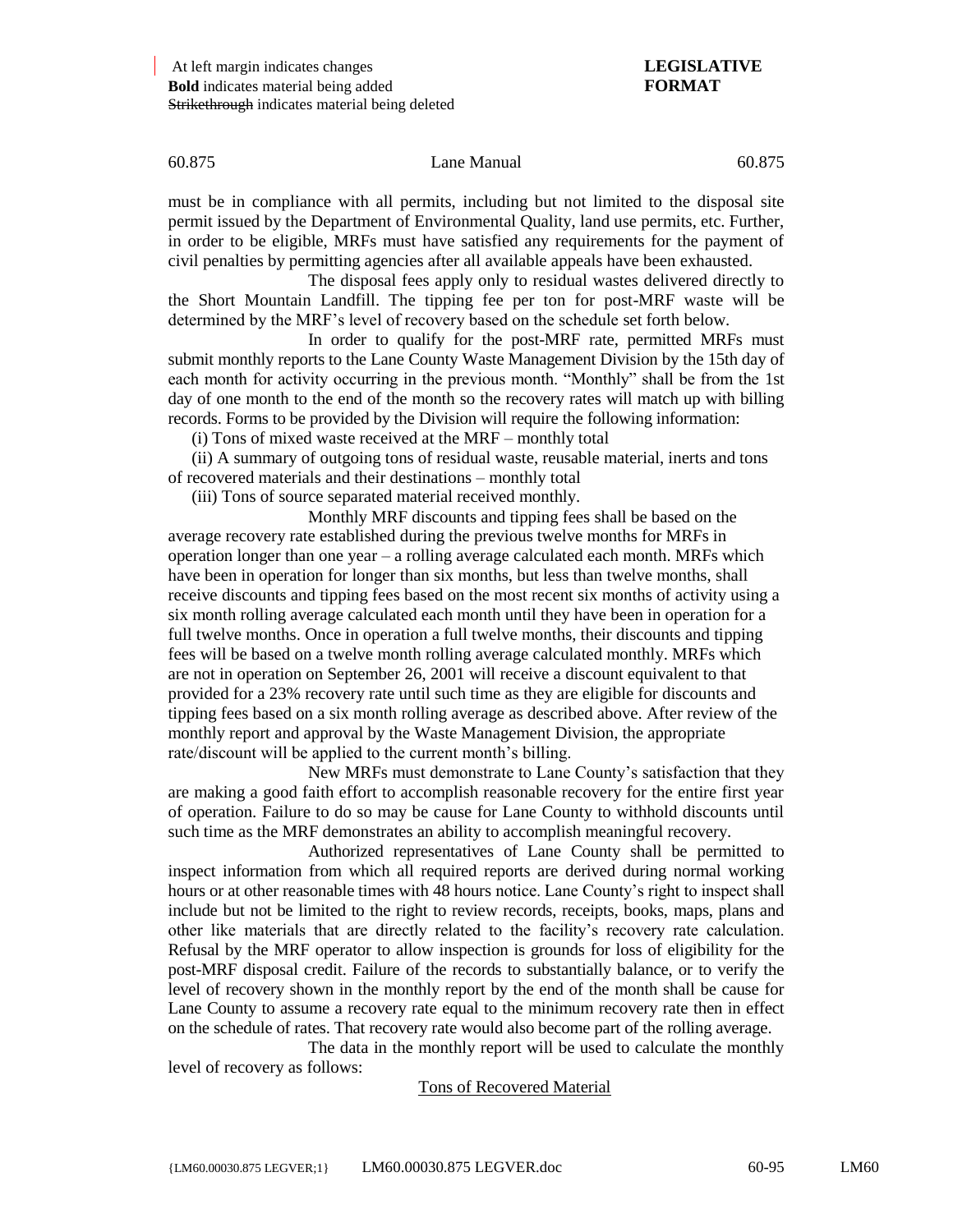Tons of Material Disposed + Tons of Recovered Material

Where total tons recovered is the amount of materials sent to market for that month.

Depending on the level of recovery, Lane County will discount the base disposal rate of \$132**75.55** per ton at the Short Mountain Landfill and charge fees as follows:

| <b>Recovery</b> | <b>System Benefit</b><br>Fee | <b>Disposal Fee</b> | <b>Other Fees</b> | <b>Total Fee</b> |  |
|-----------------|------------------------------|---------------------|-------------------|------------------|--|
| $>20\%$         | \$31.37                      | \$20.92             | \$5.50            | \$57.79          |  |
| $>25\%$         | \$24.44                      | \$16.29             | \$5.50            | \$46.23          |  |
| $>30\%$         | \$23.05                      | \$15.37             | \$5.50            | \$43.92          |  |
| $>35\%$         | \$21.73                      | \$14.49             | \$5.50            | \$41.72          |  |
| $>40\%$         | \$20.48                      | \$13.66             | \$5.50            | \$39.64          |  |
| $>45\%$         | \$19.29                      | \$12.86             | \$5.50            | \$37.66          |  |
| $>50\%$         | \$18.16                      | \$12.11             | \$5.50            | \$35.77          |  |

|               | <b>System</b><br><del>Benefit Fee</del> | <b>Disposal Fee</b>      | Other Fees                     | <del>Total Fee</del>      |
|---------------|-----------------------------------------|--------------------------|--------------------------------|---------------------------|
| 15% recovery  | \$52.89/ton                             | \$70.11/ton              | \$<br><del>9.00/ton</del>      | $$132.00/t$ on            |
|               | <del>\$16.77/eu.yd</del>                | <del>\$22.23/eu.yd</del> | \$<br><del>2.00/cu.yd</del>    | $$-41.00$ /cu.yd          |
| 16% recovery  | \$52.89/ton                             | \$65.11/ton              | \$<br><del>9.00/ton</del>      | \$127.00/ton              |
|               | <del>\$16.77/cu.yd</del>                | <del>\$20.73/eu.yd</del> | \$<br><del>2.00/cu.yd</del>    | <del>\$ 39.50/cu.yd</del> |
| 17% recovery  | \$52.89/ton                             | \$60.11/ton              | \$<br><del>-9.00/ton</del>     | \$ 122,00/ton             |
|               | <del>\$16.77/eu.yd</del>                | <del>\$19.23/cu.yd</del> | \$<br><del>2.00/cu.yd</del>    | $$-38.00/cu.yd$           |
| 18% recovery  | \$52.89/ton                             | \$55.11/ton              | ₷<br><del>-9.00/ton</del>      | \$ 117,00/ton             |
|               | <del>\$16.77/eu.yd</del>                | <del>\$17.73/eu.yd</del> | \$<br><del>2.00/cu.yd</del>    | \$ 36.50/cu.yd            |
| 19% recovery  | \$52.89/ton                             | \$50.11/ton              | \$⊢<br><del>9.00/ton</del>     | $$-112.00$ ton            |
|               | <del>\$16.77/eu.yd</del>                | \$16.23/cu.yd            | <del>2.00/cu.yd</del>          | $$-35.00/cu.yd$           |
| 20% recovery  | \$52.89/ton                             | $$45.11$ /ton            | ₷<br><del>-9.00/ton</del>      | \$ 107.00/ton             |
|               | <del>\$16.77/cu.yd</del>                | <del>\$14.73/eu.yd</del> | <del>-2.00/cu.yd</del>         | \$ 33.50/cu.yd            |
| 21% recovery  | <del>\$52.89/ton</del>                  | \$40.11/ton              | <del>-9.00/ton</del>           | \$ 102.00/ton             |
|               | <del>\$16.77/eu.yd</del>                | <del>\$13.23/eu.yd</del> | \$<br><del>2.00/cu.yd</del>    | $\frac{$-32.00}{e^4}$     |
| 22% recovery  | \$52.89/ton                             | \$35.11/ton              | <del>-9.00/ton</del>           | \$ 97.00/ton              |
|               | \$16.77/eu.yd                           | <del>\$11.73/eu.yd</del> | \$<br><del>2.00/cu.yd</del>    | \$ 30.50/cu.yd            |
| 23% recovery  | <del>\$52.89/ton</del>                  | \$30.11/ton              | \$<br><del>-9.00/ton</del>     | $$ -92.00/t$ on           |
|               | <del>\$16.77/cu.yd</del>                | <del>\$10.23/cu.yd</del> | \$<br><del>2.00/cu.yd</del>    | <del>\$29.00/cu.yd</del>  |
| 24% recovery  | \$52.89/ton                             | \$25.11/ton              | \$<br><del>9.00/ton</del>      | $$ -87.00/ton$            |
|               | <del>\$16.77/cu.yd</del>                | <del>\$ 8.73/cu.yd</del> | \$−<br><del>2.00/cu.yd</del> _ | <del>\$ 27.50/cu.yd</del> |
| 25% (or more) | <del>\$52.89/ton</del>                  | <del>\$20.11/ton</del>   | <del>\$ 9.00/ton</del>         | \$ 82.00/ton              |
| recovery      | <del>\$16.77/eu.yd</del>                | <del>\$ 7.23/cu.yd</del> | $\frac{$-2.00}{e u. yd}$       | <del>\$26.00/cu.yd</del>  |
|               |                                         |                          |                                |                           |

In the event of the catastrophic failure of a recycling market, MRF operators may petition the Lane County Waste Management Division for a decrease in the recycling recovery rate percentage necessary to achieve post-MRF discounts. The Manager of the Waste Management Division may decrease the recycling recovery rate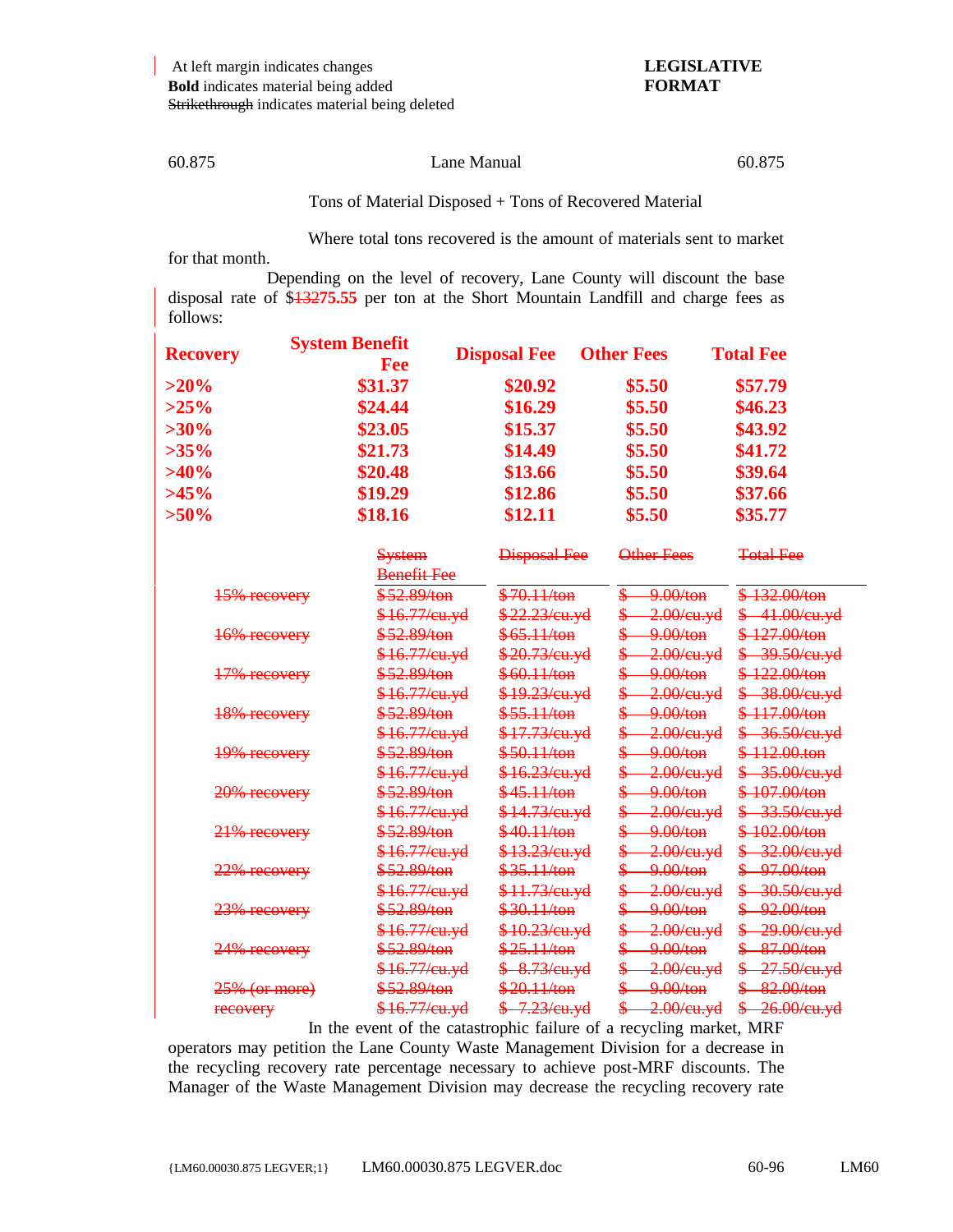percentage necessary for post-MRF discounts in the event MRF operators petition Lane County for a decrease due to catastrophic failure of a recycling market.

If unacceptable waste is found in a post-MRF load (i.e. tires, lead acid batteries, appliances) any per unit fees associated with tires, appliances or other unacceptable waste plus any processing fees shall be charged. If Lane County determines through its load inspections that a post-MRF load contains more than 5% putrescible waste, that load will be charged the standard non-MRF disposal fee.

Lane County reserves the right to visit and inspect MRF facilities during normal operating hours. Refusal of a MRF operator to allow such inspections will result in the loss of post-MRF discounts for the duration of such refusal.

Source separated recyclable material will not count toward the MRF's recovery rate. However, a MRF that accepts source separated recyclable material for processing or sorting may subtract 5% of the total tons of source separated recyclable material from the total tons disposed when calculating the facility's monthly recovery rate. Source separated recyclable material includes but is not limited to curbside residential and commercial recyclables that are collected commingled but separate from waste.

In order for a material to count toward a MRF's recovery rate, it must be used in the manufacture of a new product. However, materials that are diverted for fill, such as shaker fines, brick, concrete, etc., may be counted toward a MRF's recovery rate, but at only half their actual weight.

Because reuse is emphasized above recycling in the State of Oregon, a MRF may double the weight of items recovered for reuse and the doubled weight for reusable items will be applied to the calculation of the MRF's monthly recovery rate.

(i) Cover/Fill Material ...........................................................\$ 20.00/ton

At the discretion of the Manager, or his or her authorized representative, materials may be accepted for use as cover/fill material at the Short Mountain Landfill depending upon the characteristics of the material and the need at the landfill. The materials may consist of, but are not limited to, soil, dirt, rock, wood wastes, PCS, or other non-putrescibles.

(j) Propane Tanks Up to 10 gallons in capacity...............\$ 4.00**4.50** each

Over 10 gallons up to 15 gallons .......\$10.00 each Over 15 gallons up to 25 gallons .......\$25.00 each

This fee applies only to refillable propane tanks, not over 25 gallons in capacity. Refillable propane tanks shall be separated from other wastes and recyclables and will be accepted for recycling only.

(k) Assistance/Special Handling Fee. At the discretion of the Manager, or his or her authorized representative, fees for county assistance or special handling of waste delivered to Lane County for disposal or recycling may be charged in addition to other fees set forth in LM 60.875. These fees may be assessed when a customer requests assistance or the material, because of a unique nature or circumstance, requires special handling. The fee will be based on the time required for the assistance or special handling and the cost for use of equipment. The fee for labor only is \$25.00/hour per person. The fee for equipment usage will be based on the current Fleet Services hourly rate for the equipment used. When applied, these fees will be determined in quarter hour increments with a ½ hour minimum.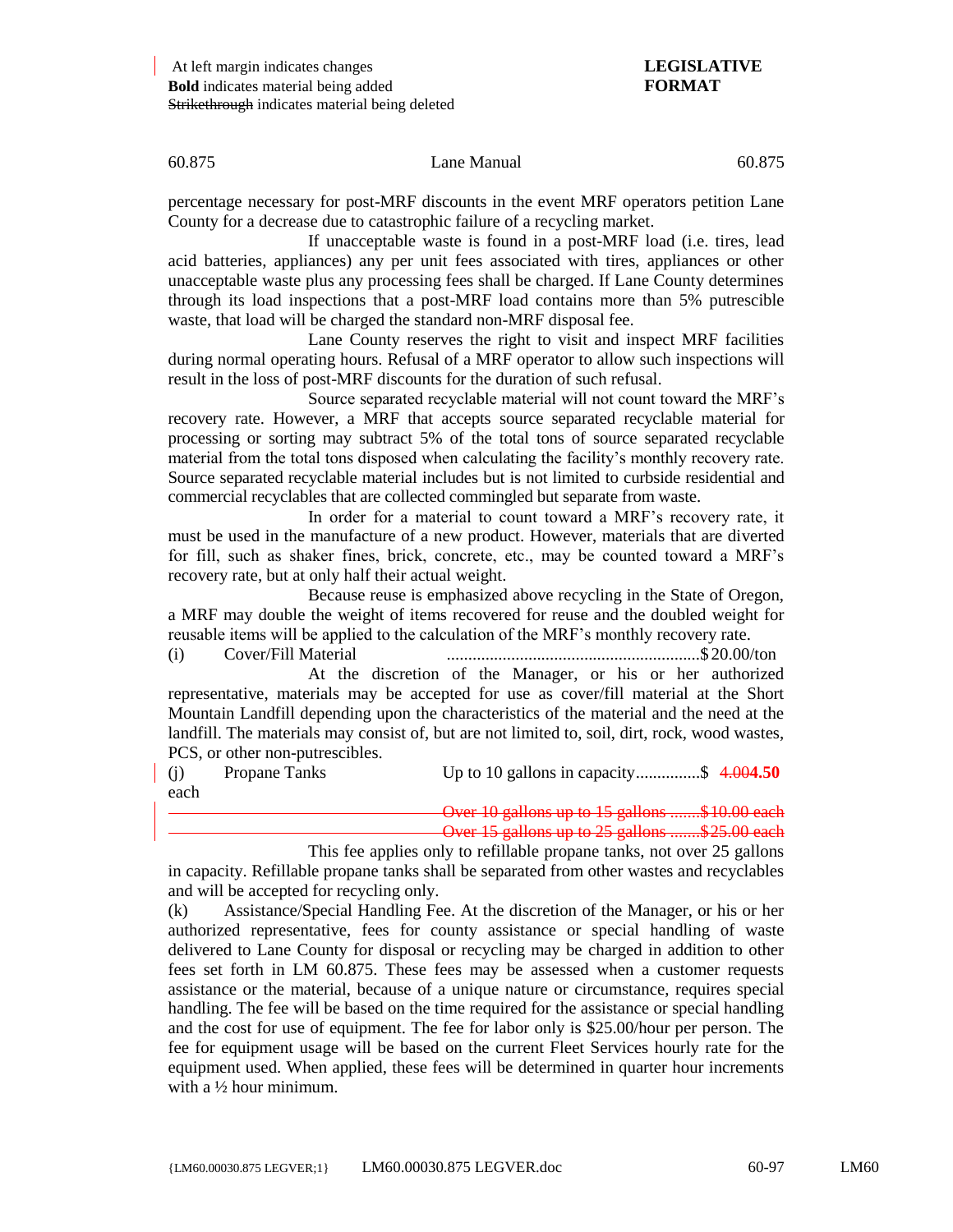At left margin indicates changes **LEGISLATIVE Bold** indicates material being added **FORMAT** Strikethrough indicates material being deleted

| 60.875       |                                      | Lane Manual                                                                         |                                                                              | 60.875 |                                         |                                                                                                    |
|--------------|--------------------------------------|-------------------------------------------------------------------------------------|------------------------------------------------------------------------------|--------|-----------------------------------------|----------------------------------------------------------------------------------------------------|
| $\rm _{(l)}$ | Mattresses and Box<br><b>Springs</b> | System<br>Benefit Fee<br>S<br>39.3562.10/ton<br>$\theta$ f<br><del>3.01/cu.yd</del> | Disposal Fee<br>52.1541.40/ton<br>$\Theta$ <b>F</b><br><del>3.99/cu.yd</del> | \$.    | Other Fees<br>5.50/ton<br>$1.00$ /cu.yd | <b>Total Fee</b><br><del>97.00</del> 109<br><sup>\$</sup><br>$00$ /ton- $\theta$ r<br>\$8.00/cu.yd |

(m) Electronic Equipment Recycling. Electronic equipment recycling at five Lane County Transfer Stations (Glenwood, Vida, Veneta, Florence and Cottage Grove) is free for individuals, entities with ten (10) or fewer employees, or any entity bringing in seven (7) or fewer of the following units: CPUs, Computer Monitors, Televisions (any size) or Laptop Computers. Any individual or entity with eight (8) or more units must call to make an appointment for delivery only at Glenwood Central Receiving Station.

The following fees will apply to entities with eleven (11) or more employees: Television s

| Copy Machines 25 each |
|-----------------------|
|                       |

**(3)** Other Fees. Unless indicated otherwise, the equivalent of \$3.50/ton or \$0.50/cubic yard through July 31, 2009, and \$5.50/ton or \$1.00/cubic yard thereafter for secured or covered loads as allocated and listed in LM  $60.875(1)$  and (2) shall be collected to be used for the following solid waste regulation and management, code compliance and enforcement, or long-range planning-purposes:

(a) Nuisance site cleanup. A portion of this fee collected before July 1, 2009, shall be used to fund the clean up of nuisance properties identified by Lane County as directed by the Board. It is expected that the majority of these sites will be identified through the Land Management Division Compliance program. The Board will set criteria and guidelines to determine which sites are eligible for use of the funds. The Board will authorize the use of funds for each specific clean-up project by Board Order.

(b) Waste diversion opportunities. A portion of this fee collected before July 1, 2009, will be used for projects approved by the Board that are designed to divert or prevent waste material from entering the landfill, including but not limited to, research and development. For example, funds could be used from this fee to assist a large manufacturer with a new waste diversion project, or assistance with purchase of equipment to make a particular waste recyclable or reusable. The Board will develop criteria for how grants, or public-private partner projects, will be selected for funding.

(c) Code compliance, enforcement and long-range planning. All of this fee collected after June 30, 2009, shall be used to fund the code enforcement and compliance, or long-range planning programs in the Lane County Public Works Department, Land Management Division as directed by the Board.

(d) On a monthly basis, sixty percent (60%) of the fees collected before July 1, 2009, will be accumulated and maintained for nuisance site cleanup and forty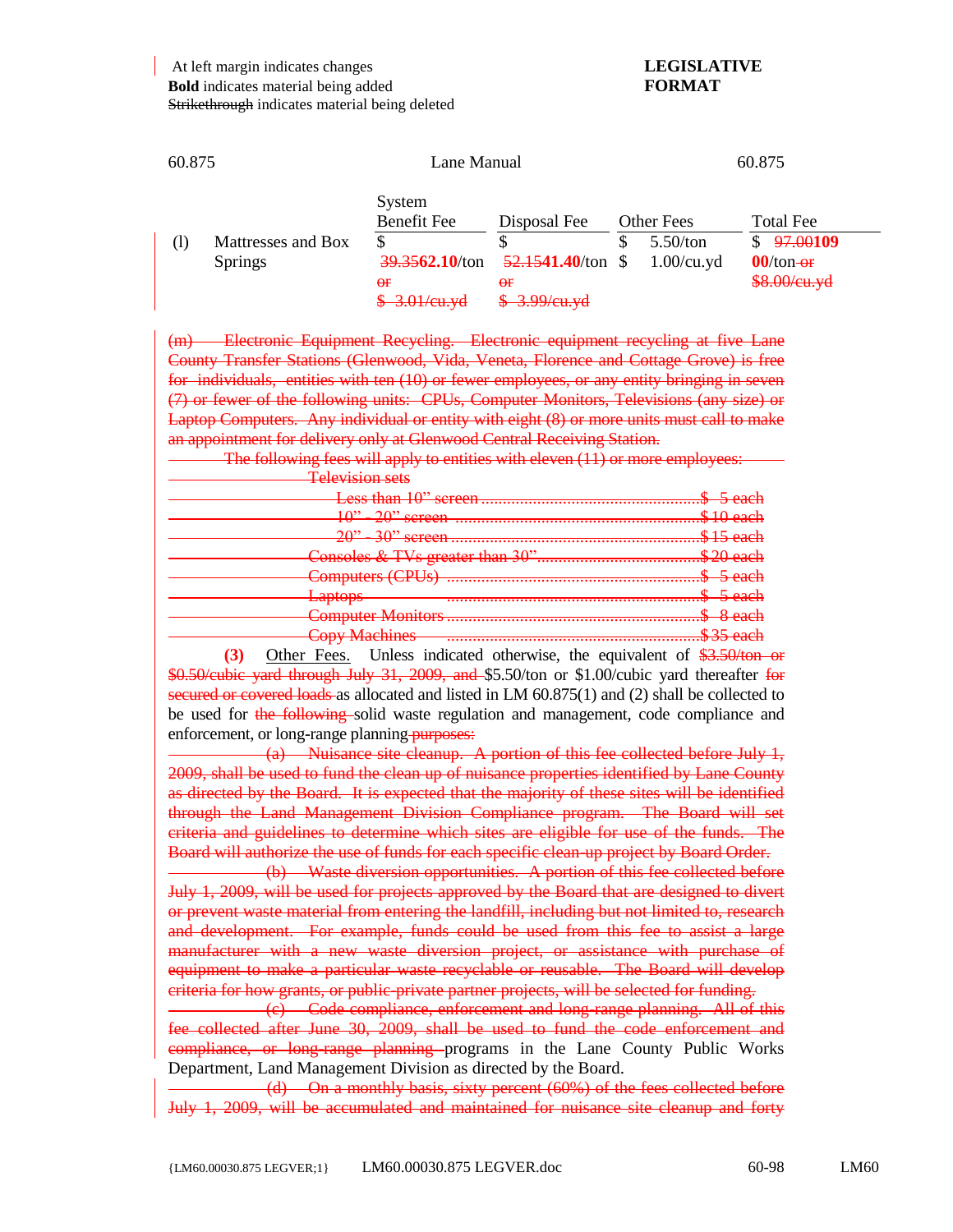percent (40%) for waste diversion opportunities. Effective July 1, 2009, and thereafter, the fees collected as authorized by  $LM$  60.875(3) shall be used to fund code enforcement and compliance, or long-range planning programs in Land Management Division as directed by the Board. On or before July 1, 2011, the Board may review utilization of the funds collected under LM 60.875(3)(a) and (b) and may adjust those fees at that time. The Board could transfer all, or any portion of, the remaining funds into the General Solid Waste Fund.

(4) Out-of-County Wastes. Wastes generated outside of Lane County are generally not accepted. However, they may be accepted, at the Manager's discretion, dependent upon special circumstances, including but not limited to: the usefulness of the waste at the Lane County disposal site; the difficulty the generator is having in finding a suitable disposal location; or the public's best interests. Additional fees, up to 25% of the Disposal Fee, may be assessed on Out-of-County Wastes, if any special handling is required.

(5) Waiver of Fees.

(a) The Manager of the Waste Management Division, or his or her authorized representative, may waive all or part of the appropriate fees from LM 60.875(2) above for loads of dirt, rock, dirty wood waste or other materials when they are received at specific solid waste facilities where they can be beneficially used.

(b) In the event of disaster or emergency conditions the Director of the Department of Public Works, or his or her authorized representative, may waive fees at County solid waste facilities to assist in cleanup of private property that endangers the public safety and health as provided in the Lane County Basic Disaster Operations Plan.

(c) In the event a city government or an officially recognized community organization representing an unincorporated community or an organized service group wishes to sponsor a community or area-wide clean-up program, the Director of the Department of Public Works, or his or her authorized representative, may waive fees for disposal of materials collected during the cleanup and may specify a period during which the fee waiver will apply. Fee waivers are limited to one per year per community or area. A fee waiver may not exceed \$1,500 except for the City of Eugene which shall not exceed \$5,000 and the City of Springfield which shall not exceed \$3,000 and the total yearly aggregate of fee waivers under this section shall not exceed \$17,500.

(d) In the event an individual collects solid waste in the performance of a public service, such as picking up roadside litter or cleanup of a park area, the Director of Public Works, or his or her authorized representative, may waive fees for the disposal of the collected materials. The individual must request the fee waiver in writing and must certify in the request that the wastes result from a cleanup activity for public benefit. Fee waivers are limited to four per year per individual or household. An individual fee waiver shall not exceed \$15 and the total yearly aggregate of fee waivers under this section shall not exceed \$7,500.

(e) In the event that a benevolent/charitable organization develops waste from a specific one-time activity such as construction, repair or remodeling of their facilities, removal of underground storage tanks or other excavation on their property, the County Administrator, or his or her authorized representative, may waive the fees for the specific waste. The organization must request the waiver in writing and describe how the waste is being generated. Fee waivers are limited to one per year per organization. A fee waiver shall not exceed \$2,000 for any single organization request.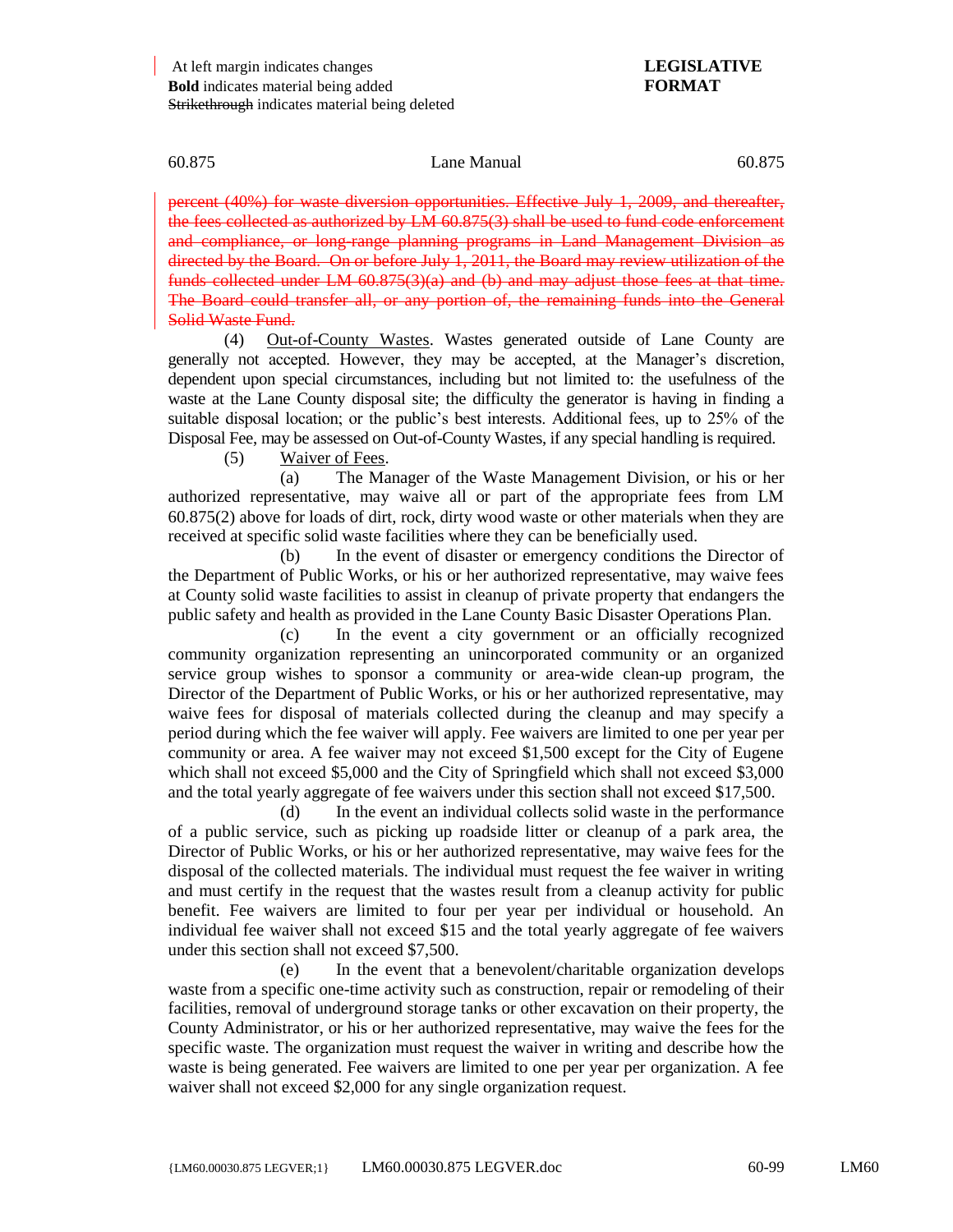(6) Discount for Recycling. This subsection establishes a system for discounting the fees at County solid waste facilities for recyclers by recognizing the benefits associated with the reduction of wastes. Fees for recyclers shall be discounted by the amounts listed as follows:

- (a) Entire load of recyclable items.............................All Fees
- (b) Partial load of recyclable items. ...........................\$ 1.00 from total fee In order to qualify for the fee discount for a partial load of recyclable

items, the total amount of recyclable material must be significant (10 pounds or more). The fee discount for recycling will only be available at solid waste sites which have recycling capability. Only items for which recycling capability is provided at each solid waste site will be eligible for the discounted fee rates.

(7) Discount for Covering/Securing Loads.<sup>4</sup> This subsection establishes a system for reducing the fees at County solid waste facilities for users who prevent litter by covering or securing their loads. The reduction shall be calculated on the same basis as the original fee. The minimum weight-based fee in any case shall be \$9.00. Fees for users covering or securing their loads shall be discounted by the amounts listed as follows:

## THIS SPACE INTENTIONALLY LEFT BLANK.

 $\overline{a}$ <sup>4</sup> "Covering and Securing Loads" shall include only the following:

Loads which are totally contained within an enclosed vehicle or container.

Loads of refuse contained in garbage cans with tightly fitting lids, tied plastic refuse disposal bags or similar totally enclosed individual containers.

Loads of loose refuse which are covered, as with a cloth or plastic tarp, and tied into the hauling vehicle, such that no refuse can reasonably be expected to escape during hauling.

Loads of brush, building materials and similar bulky materials which are tied into the hauling vehicle or completely contained within the walls of a vehicle or container, such that none can reasonably be expected to escape during hauling.

Loads consisting entirely of dirt, rock, concrete, asphalt paving, stumps and similar materials.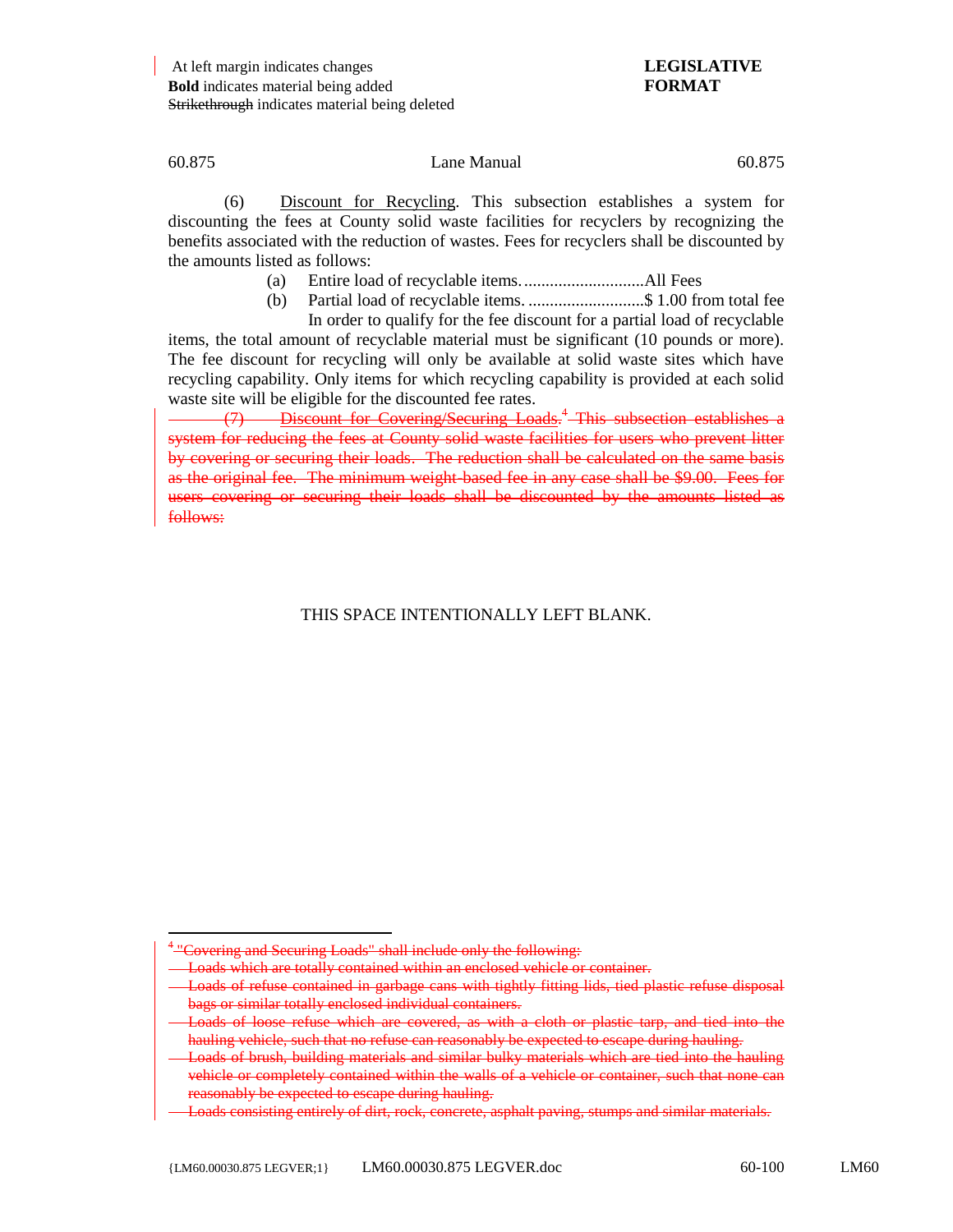| 60.875                        |                                    | Lane Manual                                                           | 60.875              |               |                          |
|-------------------------------|------------------------------------|-----------------------------------------------------------------------|---------------------|---------------|--------------------------|
|                               |                                    | <b>System</b>                                                         |                     |               |                          |
|                               |                                    | <b>Benefit Fee</b>                                                    | <b>Disposal Fee</b> | Other Fees    | <b>Total Fee</b>         |
| $\left(\mathrm{a}\right)$     | Up to 3 can maximum                | 3.87                                                                  | $-5.13$             | none          | <del>9.00</del>          |
| $\left(\rightarrow{b}\right)$ | More than 3 cans to 3              | -6.45                                                                 | $-8.55$             | \$0.50        | <del>15.50</del>         |
|                               | eu. yd. maximum                    |                                                                       |                     |               |                          |
| $\left(\mathrm{e}\right)$     | Loose waste over 3 cu. \$26.45/ton |                                                                       | \$35.05/ton         | $-5.50/ton$   | \$67.00/ton              |
|                               | <del>yd.</del>                     | $-3.01$ /cu.yd                                                        | \$3.99/cu.yd        | \$1.00/cu.yd  | \$8.00/cu.yd             |
| $\left(\frac{d}{ } \right)$   | Compacted waste-                   | <del>7.85/cu.yd</del>                                                 | \$10.40/cu.yd       | \$1.00/cu.yd  | <del>\$19.25/cu.yd</del> |
|                               | volume-based fee                   |                                                                       |                     |               |                          |
| $\leftrightarrow$             | Compacted waste-                   | \$26.88/ton                                                           | \$35.62/ton         | 5.50/ton      | \$68.00/ton              |
|                               | weight based fee                   |                                                                       |                     |               |                          |
| $\bigoplus$                   | Demolition rubble,                 | \$26.45/ton                                                           | \$35.05/ton         | 5.50/ton      | \$67.00/ton              |
|                               | construction waste,                | $$3.87$ /cu.yd                                                        | $$-5.13$ /cu.yd     | $1.00$ /eu.yd | \$10.00/eu.yd            |
|                               | land clearing debris               |                                                                       |                     |               |                          |
| $\circledast$                 | Big concrete chunks,               | \$26.45/ton                                                           | \$35.05/ton         | 5.50/ton      | \$67.00/ton              |
|                               | stumps, rock, dirt                 | \$24.08/cu.yd                                                         | \$31.92/eu.yd       | \$1.00/eu.yd  | \$57.00/eu.yd            |
| $\left( \mathrm{h}\right)$    | Yard debris and                    |                                                                       |                     |               |                          |
|                               | Woodwaste - 50% of                 |                                                                       |                     |               |                          |
|                               | eurrent fee (LM                    |                                                                       |                     |               |                          |
|                               | 60.875(2)(e)                       |                                                                       |                     |               |                          |
| $\bigoplus$                   | Post-MRF residues-                 |                                                                       |                     |               |                          |
|                               | 50% of current fee                 |                                                                       |                     |               |                          |
|                               | (HM 60.875(2)(h))                  |                                                                       |                     |               |                          |
|                               | (0)                                | Dissent for Contage. Individuals sinter (60) research can allow shall |                     |               |                          |

(8) Discount for Seniors. Individuals sixty (60) years of age or older shall receive a \$1.00 per load discount from total fees at County solid waste facilities provided that such discount shall only apply on cash transactions for residential loads only. Will not apply to loads larger than six cubic yards.

(9) Discount for Charitable Recycling Organizations. Organizations that are nonprofit and are engaged as a primary form of business in the processing of abandoned goods for resale or reuse shall receive a 33.3% discount on their fees at County solid waste facilities.

(10) Payments for Residential Recycling Depot Service. Providers of residential recycling drop-off depots may receive a quarterly payment to assist in the cost of providing recycling service. To be eligible for such payments, providers of residential recycling drop-off service must be certified by the Lane County Waste Management Division. The Manager of the Waste Management Division shall determine reasonable written certification requirements which may be revised from time to time to reflect program experience, increase waste reduction effectiveness, reflect market changes or for other appropriate reasons.

Payments shall be based on the amount of residential glass, tin, household aluminum, certain plastics, aseptic packaging and motor oil collected in the previous quarter. Payments shall be based on the ratio of the materials that each individual certified provider collected to the total quantity of materials collected by all certified providers. The total amount of payments for residential recycling depot service shall not exceed \$18,000 per year.

Payments will be contingent upon receipt of quarterly reports substantiated by verifiable weight slips from established materials markets or other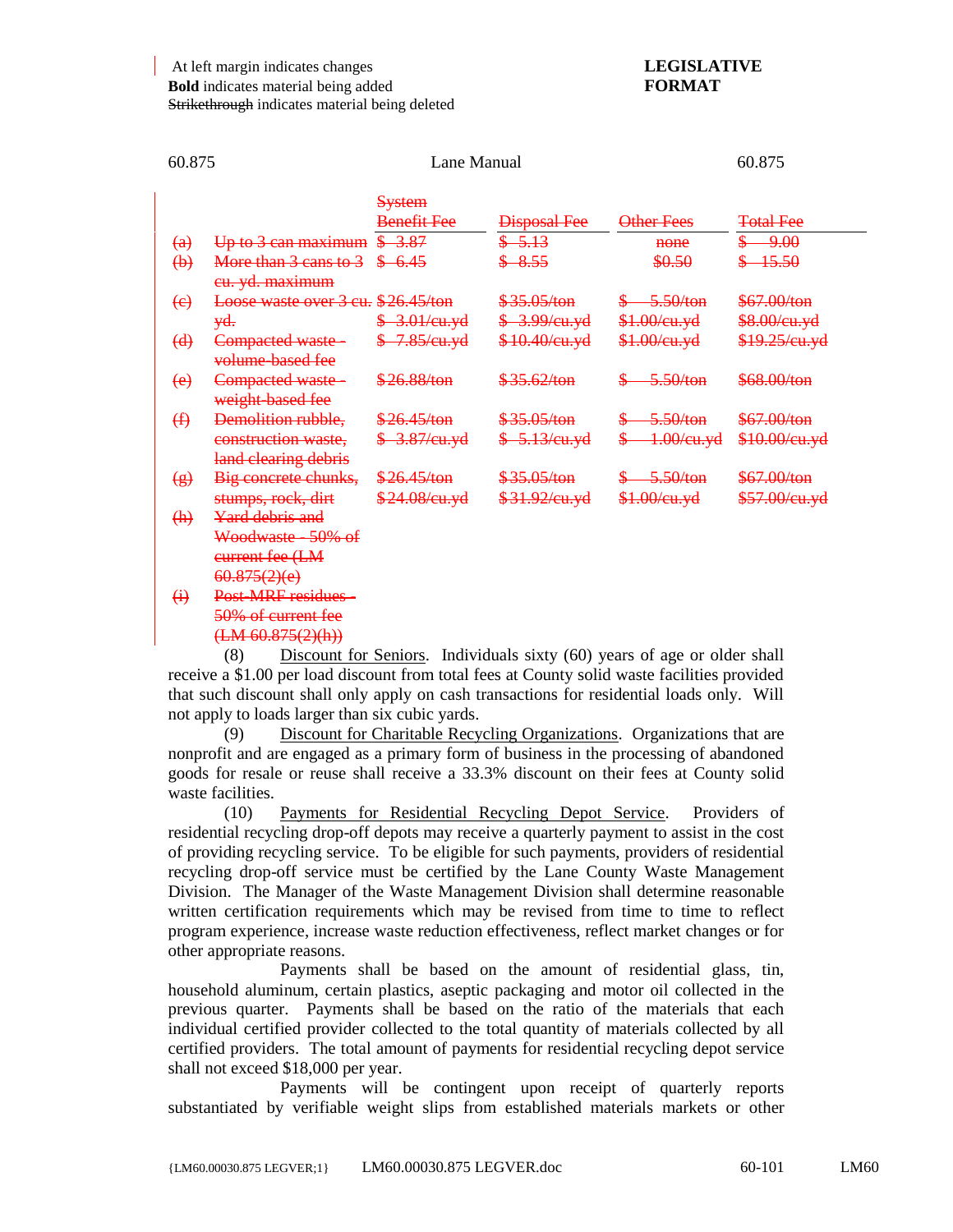acceptable sources. The payment shall only be based upon materials collected through the recycling depot service. Only incidental commercial quantities will be allowed. Mixing commercial materials with residential materials may be cause for rejection of the entire month for which a payment was requested.

(11) Ability to Reject Wastes. Any wastes may be rejected at Lane County solid waste facilities if they are deemed to be hazardous to the operation or environment, if they are prohibited by State or Federal regulations or permits, or if they include large quantities of materials which can be recovered for a beneficial purpose. *(Revised by Order No. 01-10-24-1, Effective 10.24.01; 04-5-19-8, 7.1.04; 07-6-13-6, 9.1.07; 08-12-17-3, 1.1.09; 09-1-28-9, 1.7.09; 09-6-23-1, 8.1.09)*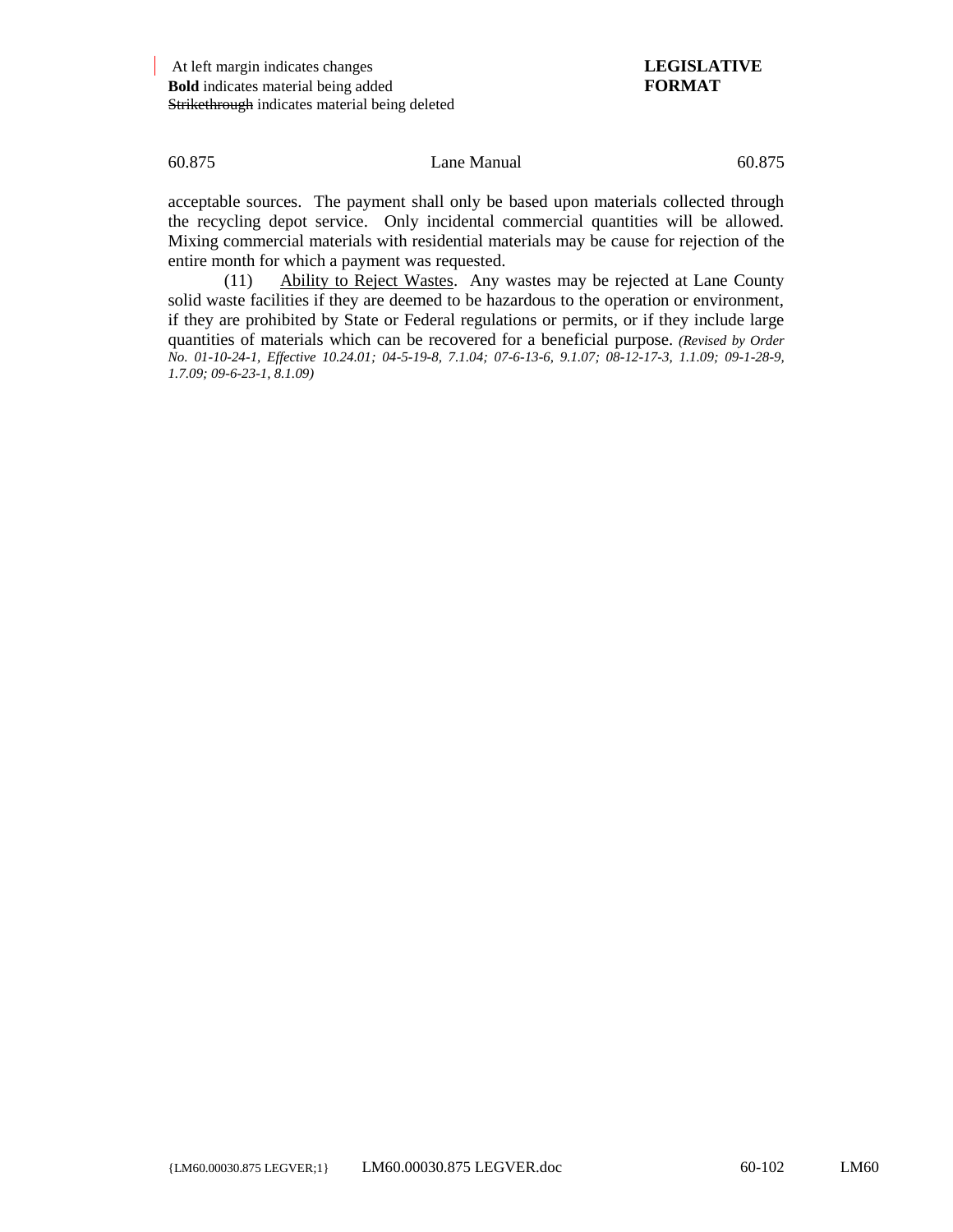# **60.875 Fees for Lane County Solid Waste Services.**

Pursuant to Lane County Charter, Chapter II, Section 5, and LC 9.005 through 9.070, this section establishes a rate schedule for disposal of solid waste at all Lane County solid waste facilities and a Solid Waste System Benefit Fee for countywide solid waste management services, assessed on all municipal solid waste generated inside Lane County. Except where otherwise clearly indicated, all individuals, firms, agencies or corporations whether Public or private, shall pay the total solid waste service fee at any of the County solid waste facilities which includes the listed Disposal Fee, the System Benefit Fee assessed against any municipal solid waste which is generated inside Lane County, and other fees as listed and further described in LM 60.875(3). All individuals, firms, agencies or corporations whether Public or private, using solid waste disposal facilities other than Lane County facilities, shall pay to Lane County the System Benefit Fee assessed against any municipal solid waste which is generated inside Lane County. The solid waste service fees are established, as follows:

(1) User Fees for Residential, Commercial and Industrial Waste, Not Including Specific Wastes Listed in LM 60.875(2). At sites where Lane County provides scales for determining weight-based fees and the scales are functioning, the weight-based fee will be charged for all commercial and industrial wastes. Lane County retains sole authority to charge by weight or volume and to classify loads as commercial or residential at any site.

|     |                                       | System             |                      |        |                   |               |                  |
|-----|---------------------------------------|--------------------|----------------------|--------|-------------------|---------------|------------------|
|     |                                       | <b>Benefit Fee</b> | Disposal Fee         |        | <b>Other Fees</b> |               | <b>Total Fee</b> |
| (a) | Up to 1 cu yard                       | \$6.00             | \$4.00               |        | none              | \$            | 10.00            |
| (b) | More than 1 cu. yd. to                | 9.90               | 6.60<br>$\mathbb{S}$ | \$1.00 |                   | \$            | 17.50            |
|     | 3 cu. yd.                             |                    |                      |        |                   |               |                  |
| (c) | Loose waste over                      | \$30.15/ton        | \$39.90/ton          | \$     | $5.50$ /ton       | S.            | $75.55$ /ton     |
|     | $3$ cu.yd/                            | \$4.80/cu.yd       | \$3.20/cu.yd         | \$     | $1.00$ /cu.yd \$  |               | $9.00$ /cu.yd    |
| (d) | Compacted waste-                      | \$12.30/cu.yd      | \$8.20/cu.yd         | \$     | $1.00$ /cu.yd \$  |               | $21.50$ /cu.yd   |
|     | volume based fee                      |                    |                      |        |                   |               |                  |
| (e) | Compacted waste-                      | \$30.15/ton        | \$39.90/ton          | \$     | $5.50$ /ton       | S.            | 75.55/ton        |
|     | weight-based fee <sup>1</sup>         |                    |                      |        |                   |               |                  |
| (f) | Demolition ,and                       | \$30.15/ton or     | \$39.90/ton or       | \$     | 5.50/ton          | \$.           | $75.55$ /ton or  |
|     | construction waste                    | \$6.90/cu.yd       | \$4.60/cu.yd         | \$     | $1.00$ /cu.yd     | <sup>S</sup>  | $12.50$ /cu.yd   |
| (g) | Rubble, roofing                       | \$30.15/ton or     | \$39.90/ton or       | \$     | 5.50/ton          | S.            | $75.55/ton$ or   |
|     | material, stumps, rock, \$22.80/cu.yd |                    | \$15.20/cu.yd        | \$     | $1.00$ /cu.yd     | $\mathcal{S}$ | $39.00$ /cu.yd   |
|     | dirt                                  |                    |                      |        |                   |               |                  |

The minimum weight-based fee in any case shall be \$10.00. Except where Lane County has provided scales to determine fees based on weight of waste, minimum fees for compacted garbage collection vehicles and other enclosed vehicles shall be based upon rated cubic yard capacity regardless of the actual volume being hauled. Minimum fees for container vehicles of capacity greater than 3 cubic yards shall be based on the volume of the vehicle or container. Loads heaped above an open container will be charged based on the total estimated loose waste volume.

(2) User Fees for Specific Waste. Where Lane County provides scales and they are working, the weight-based fee will be charged. Lane County retains sole authority to charge by weight or volume and to classify loads at any site.

l

<sup>&</sup>lt;sup>1</sup> Volume charge used at sites without scales or when existing scales are not functioning..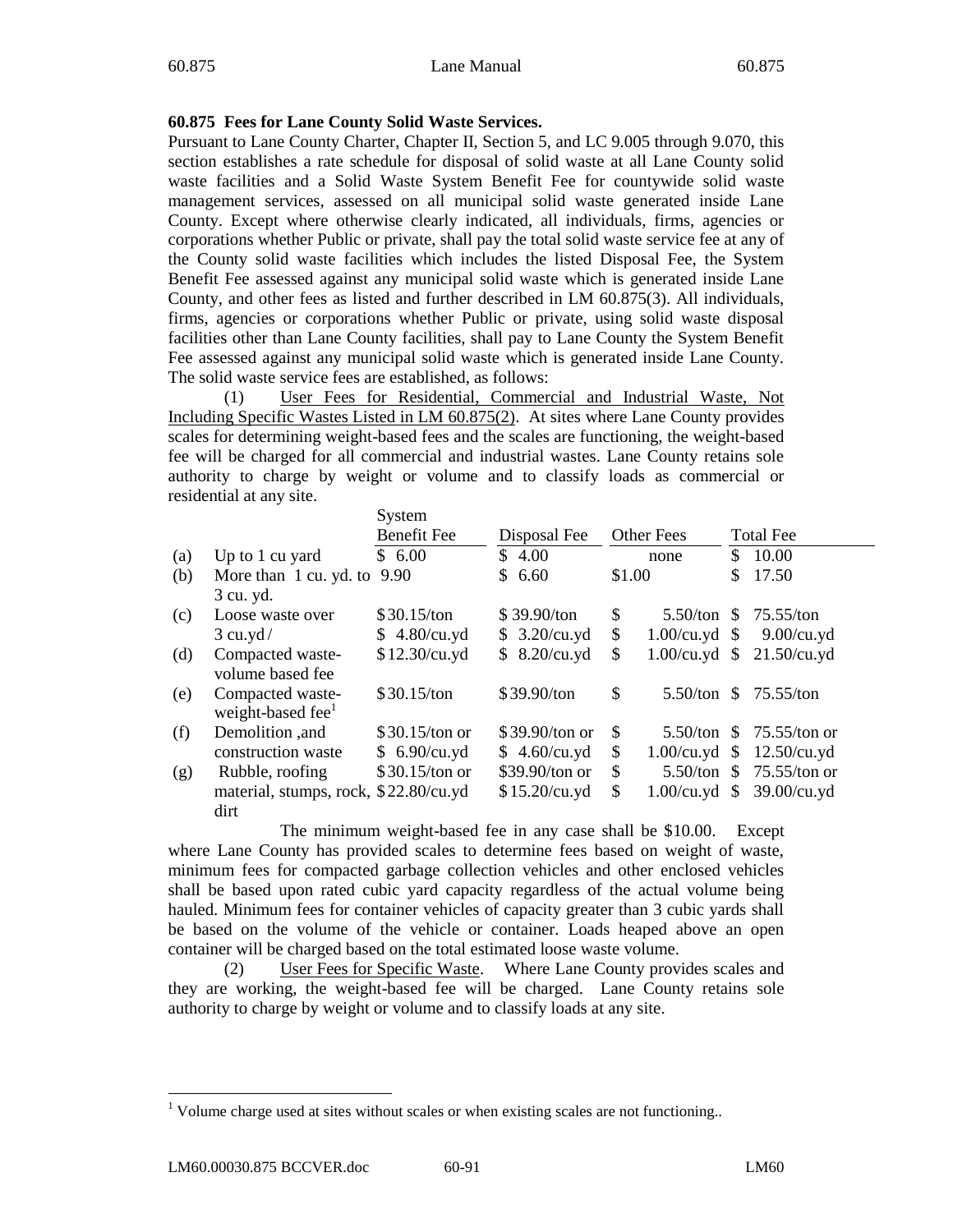|     |                                                   | System<br><b>Benefit Fee</b> | Disposal Fee | Total Fee         |
|-----|---------------------------------------------------|------------------------------|--------------|-------------------|
| (a) | Tires: $2^2$                                      |                              |              |                   |
|     | (i) Smaller than 17 inch rim diameter $$1.80$ ea. |                              | \$1.20 ea.   | 3.00 ea.<br>S.    |
|     | (tire only)                                       |                              |              |                   |
|     | (ii) Smaller than 17 inch rim                     | $$2.40$ ea.                  | $$1.60$ ea.  | $4.00$ ea.<br>SS. |
|     | diameter (including wheel)                        |                              |              |                   |
|     | (iii) 17 inch through 24 inch rim                 | $$6.00$ ea.                  | $$4.00$ ea.  | \$10.00ea.        |
|     | diameter (tire only)                              |                              |              |                   |
|     | (iv) 17 inch through 24 inch rim                  | \$12.00 ea.                  | $$8.00$ ea.  | \$ 20.00 ea.      |
|     | diameter (including wheel)                        |                              |              |                   |

(vi) Fee for Tires Placed in Waste Stream. Double the current tire fee in LM  $60.875(2)$ (a) based on the size of the tire and whether the wheel is present, per tire, per occurrence. This fee shall be assessed to any customer who places, or causes to be placed, any tire or tires in the disposal area of any Lane County solid waste facility.

(b) Petroleum Contaminated Soil (PCS). Only PCS that meets Lane County standards for disposal will be accepted regardless of the material being treated as waste or used as cover material. A special waste permit is required before any material is delivered to Short Mountain Landfill. PCS will be charged as follows:

|                  | System      |              |            |                 |  |  |  |
|------------------|-------------|--------------|------------|-----------------|--|--|--|
|                  | Benefit Fee | Disposal Fee | Other Fees | Total Fee       |  |  |  |
| PCS accepted for | \$39.90/ton | \$30.15/ton  | 5.50/ton   | \$ 75.55/ton or |  |  |  |
| <u>disposal</u>  |             |              |            |                 |  |  |  |

PCS that is accepted for use as cover material will be charged the current Disposal Fee for loose waste, not including the System Benefit Charge. [See LM 60.875(1)(c).] At the discretion of the Manager, or his or her authorized representative, PCS that is accepted for use as cover/fill material may be charged the current rate for cover/fill material. [See LM 60.875(2)(i).]

|     |                                                                   | System<br><b>Benefit Fee</b> | Disposal Fee     | <b>Other Fees</b>   | <b>Total Fee</b>                 |
|-----|-------------------------------------------------------------------|------------------------------|------------------|---------------------|----------------------------------|
| (c) | Asbestos                                                          |                              |                  |                     |                                  |
|     | $(i)$ Bulk                                                        | none                         | \$104.50/ton     | \$<br>5.50/ton      | \$110.00/ton                     |
| (d) | Infectious Wastes, as<br>defined in ORS<br>459.386                | none                         | \$104.50/ton     | \$<br>5.50/ton      | \$110.00/ton                     |
|     |                                                                   | System                       |                  |                     |                                  |
|     |                                                                   | <b>Benefit Fee</b>           | Disposal Fee     | <b>Other Fees</b>   | <b>Total Fee</b>                 |
| (e) | Yard Debris and<br>Wood Waste <sup>3</sup>                        |                              |                  |                     |                                  |
|     | $(i)$ Up to 3 cu.yd                                               | \$8.70/cu.yd                 | \$5.80/cu.yd     | \$<br>$1.00$ /cu.yd | \$<br>$15.50$ /cu.yd             |
|     | $(ii)$ Over 3 cu.yd                                               | \$38.70/ton or               | $$25.80$ /ton or | \$<br>5.50/ton      | $70.00$ /ton or<br><sup>\$</sup> |
|     |                                                                   | \$4.26/cu.yd                 | $$2.74/cu$ .yd   | \$<br>$1.00$ /cu.yd | - \$<br>$8.00$ /cu.yd            |
|     | $\bullet$ and $\bullet$ and $\bullet$ and $\bullet$ and $\bullet$ |                              |                  |                     |                                  |

(f) Special wastes. A special waste is any waste material that, because of its origin, physical state or characteristics, would suggest that it may: be a hazardous waste, contain hazardous substances or wastes prohibited in municipal landfills, require additional

l

 $2^2$  Tires shall not be accepted from commercial sources. Up to ten tires per day may be accepted per individual load. Tires larger than 24 inches will not be accepted.

<sup>&</sup>lt;sup>3</sup> Only applies at sites where separate yard debris and wood waste collection is conducted.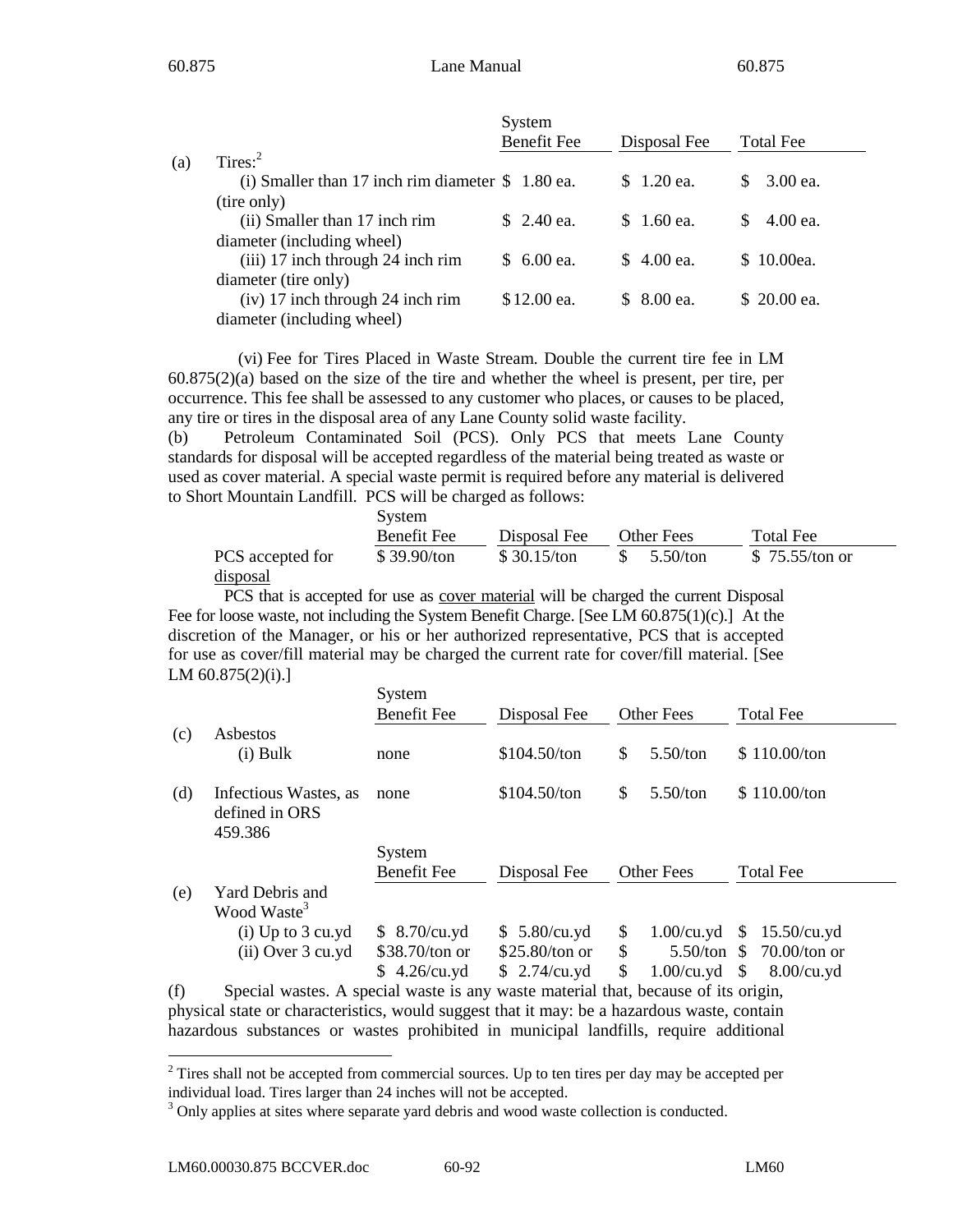management such as hazard review or special disposal conditions or precautions, carry potential liability to Lane County disposal sites or create unsafe or unhealthy conditions for Lane County employees or the public.

Examples of special wastes include, but are not limited to, clean-up materials from petroleum or chemical spills and or tank removals, industrial chemicals and by-products, liquids, dusts, sludges (liquid/solid mixtures), wastes in drums, tank trucks or vacuum trucks.

Prior to delivery for disposal a special waste application must be submitted to Lane County for each special waste. The special waste will be thoroughly investigated to determine that it is not considered to be a hazardous waste and that Lane County is authorized to accept it for disposal.

|                          | System             |                 |     |                      |    |                  |
|--------------------------|--------------------|-----------------|-----|----------------------|----|------------------|
|                          | <b>Benefit Fee</b> | Disposal Fee    |     | <b>Other Fees</b>    |    | <b>Total Fee</b> |
| (i) Application          |                    |                 |     |                      | \$ | 25.00            |
| review (non-refundable)  |                    |                 |     |                      |    |                  |
| (ii) Application fee,    |                    |                 |     |                      | S  | 10.00            |
| renewal (non-refundable) |                    |                 |     |                      |    |                  |
| (iii) Disposal Fees      |                    |                 |     |                      |    |                  |
| Bulk                     | \$30.15/ton        | \$39.90/ton or  | \$. | $5.50$ /ton          |    | \$75.55/ton or   |
|                          | or                 | \$13.20/cu.yd   | S   | $1.00$ /cu.yd        |    | \$34.00/cu.yd    |
|                          | \$19.80/cu.yd      |                 |     |                      |    |                  |
| Drummed                  | $$6.60$ drum       | 4.40 drum<br>S. | \$  | $1.00 \mathrm{drum}$ |    | 12.00 drum       |

Rates for other specific waste not included in the above list shall be temporarily determined by the Manager of the Waste Management Division as the need occurs until a permanent rate can be established in this section. Specific wastes may be limited to designated areas or sites. Specific waste fees shall not be subject to discounts under LM 60.875(7), (8) and (9) below.

(g) White goods. Except as otherwise provided herein, white goods (stoves, refrigerators and other large appliances), water heaters, metal tanks and similar large metal items shall not be accepted for disposal at County solid waste facilities. White goods and similar large metal items may be accepted for recycling at County sites where metals recycling facilities are provided, as follows:

|                                             | System             |              |                  |
|---------------------------------------------|--------------------|--------------|------------------|
|                                             | <b>Benefit Fee</b> | Disposal Fee | <b>Total Fee</b> |
| (i) White goods containing                  | \$9.00             | \$6.00       | \$15.00          |
| refrigerants and/or electric motors         |                    |              |                  |
| (refrigerators, freezers, air conditioners, |                    |              |                  |
| washers, dryers, dish washers, etc.)        |                    |              |                  |
| (ii) Other white goods and large            | none               | none         | none             |
| metal items                                 |                    |              |                  |

The Manager of the Waste Management Division may accept white goods or similar large metal items for disposal at County solid waste facilities only when he/she determines that it is unreasonable to require that the item be recycled. In such case, the appropriate fee based on LM  $60.875(1)$ , (2) or (3) shall be charged for disposal of the item.

(h) Post-MRF Residues. Material recovery facility (MRF) post MRF residue fees shall be set based on the level of recovery achieved by qualifying MRFs. These fees apply only to the residual waste (waste requiring disposal after reusable and/or recyclable materials have been separated) generated by a MRF permitted by the Oregon Department of Environmental Quality. In order for a MRF to qualify for the disposal rates set forth, it must be in compliance with all permits, including but not limited to the disposal site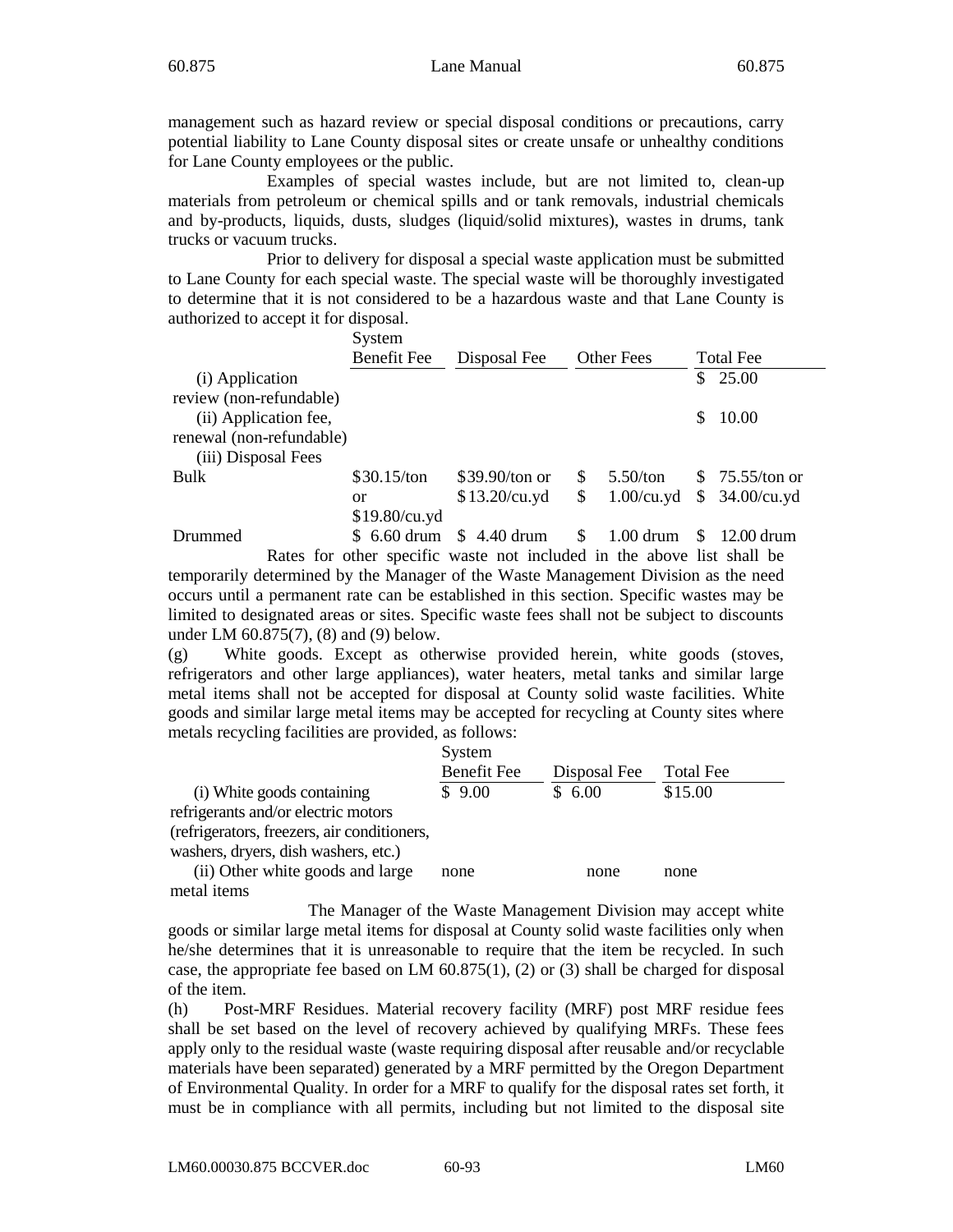permit issued by the Department of Environmental Quality, land use permits, etc. Further, in order to be eligible, MRFs must have satisfied any requirements for the payment of civil penalties by permitting agencies after all available appeals have been exhausted.

The disposal fees apply only to residual wastes delivered directly to the Short Mountain Landfill. The tipping fee per ton for post-MRF waste will be determined by the MRF's level of recovery based on the schedule set forth below.

In order to qualify for the post-MRF rate, permitted MRFs must submit monthly reports to the Lane County Waste Management Division by the 15th day of each month for activity occurring in the previous month. "Monthly" shall be from the 1st day of one month to the end of the month so the recovery rates will match up with billing records. Forms to be provided by the Division will require the following information:

(i) Tons of mixed waste received at the MRF – monthly total

(ii) A summary of outgoing tons of residual waste, reusable material, inerts and tons of recovered materials and their destinations – monthly total

(iii) Tons of source separated material received monthly.

Monthly MRF discounts and tipping fees shall be based on the average recovery rate established during the previous twelve months for MRFs in operation longer than one year – a rolling average calculated each month. MRFs which have been in operation for longer than six months, but less than twelve months, shall receive discounts and tipping fees based on the most recent six months of activity using a six month rolling average calculated each month until they have been in operation for a full twelve months. Once in operation a full twelve months, their discounts and tipping fees will be based on a twelve month rolling average calculated monthly. MRFs which are not in operation on September 26, 2001 will receive a discount equivalent to that provided for a 23% recovery rate until such time as they are eligible for discounts and tipping fees based on a six month rolling average as described above. After review of the monthly report and approval by the Waste Management Division, the appropriate rate/discount will be applied to the current month's billing.

New MRFs must demonstrate to Lane County's satisfaction that they are making a good faith effort to accomplish reasonable recovery for the entire first year of operation. Failure to do so may be cause for Lane County to withhold discounts until such time as the MRF demonstrates an ability to accomplish meaningful recovery.

Authorized representatives of Lane County shall be permitted to inspect information from which all required reports are derived during normal working hours or at other reasonable times with 48 hours notice. Lane County's right to inspect shall include but not be limited to the right to review records, receipts, books, maps, plans and other like materials that are directly related to the facility's recovery rate calculation. Refusal by the MRF operator to allow inspection is grounds for loss of eligibility for the post-MRF disposal credit. Failure of the records to substantially balance, or to verify the level of recovery shown in the monthly report by the end of the month shall be cause for Lane County to assume a recovery rate equal to the minimum recovery rate then in effect on the schedule of rates. That recovery rate would also become part of the rolling average.

The data in the monthly report will be used to calculate the monthly level of recovery as follows:

Tons of Recovered Material

Tons of Material Disposed + Tons of Recovered Material

Where total tons recovered is the amount of materials sent to market for that month.

Depending on the level of recovery, Lane County will discount the base disposal rate of \$75.55 per ton at the Short Mountain Landfill and charge fees as follows: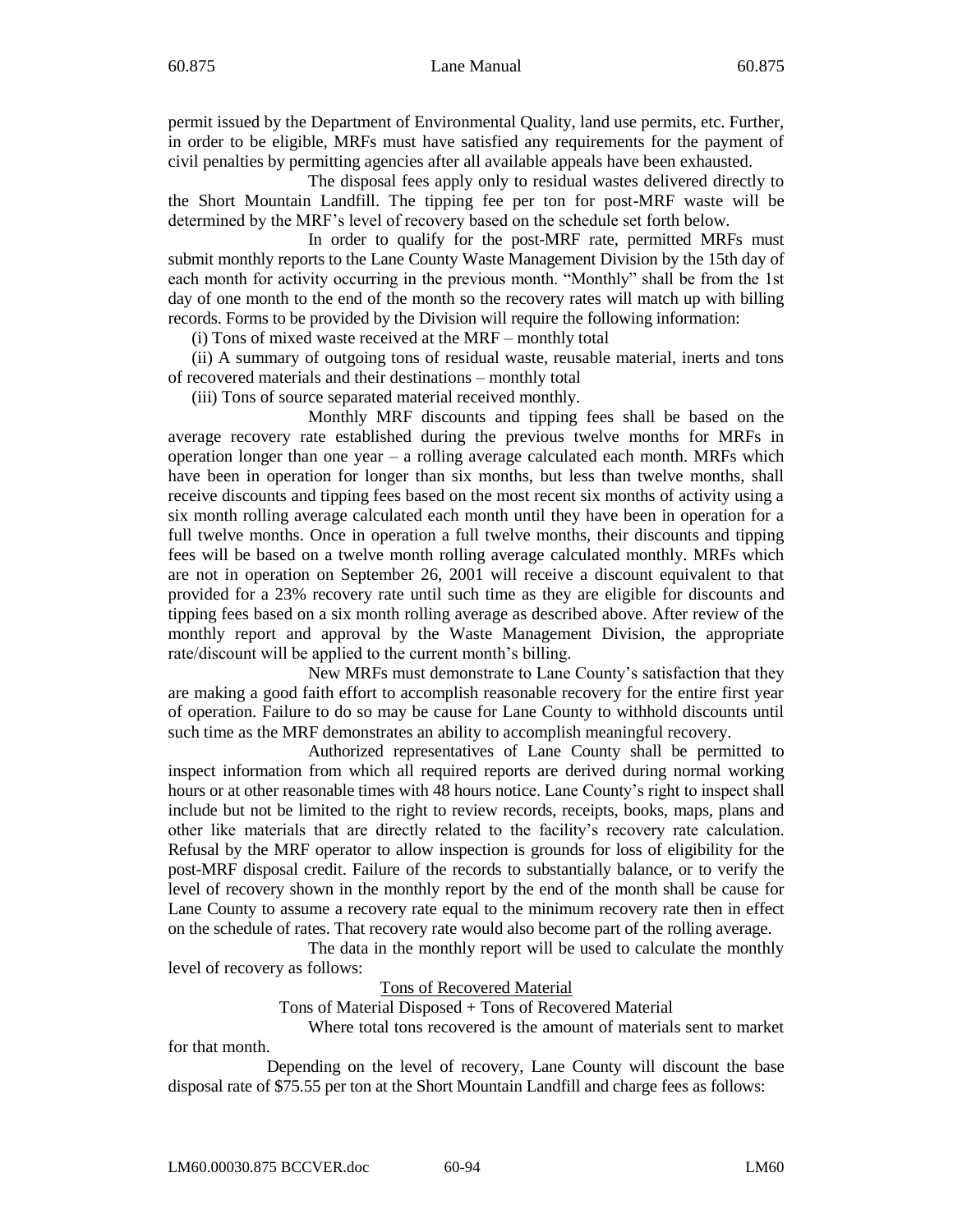| Recovery | System Benefit | Disposal Fee | <b>Other Fees</b> | <b>Total Fee</b> |
|----------|----------------|--------------|-------------------|------------------|
|          | Fee            |              |                   |                  |
| $>20\%$  | \$31.37        | \$20.92      | \$5.50            | \$57.79          |
| $>25\%$  | \$24.44        | \$16.29      | \$5.50            | \$46.23          |
| $>30\%$  | \$23.05        | \$15.37      | \$5.50            | \$43.92          |
| $>35\%$  | \$21.73        | \$14.49      | \$5.50            | \$41.72          |
| $>40\%$  | \$20.48        | \$13.66      | \$5.50            | \$39.64          |
| $>45\%$  | \$19.29        | \$12.86      | \$5.50            | \$37.66          |
| $>50\%$  | \$18.16        | \$12.11      | \$5.50            | \$35.77          |

In the event of the catastrophic failure of a recycling market, MRF operators may petition the Lane County Waste Management Division for a decrease in the recycling recovery rate percentage necessary to achieve post-MRF discounts. The Manager of the Waste Management Division may decrease the recycling recovery rate percentage necessary for post-MRF discounts in the event MRF operators petition Lane County for a decrease due to catastrophic failure of a recycling market.

If unacceptable waste is found in a post-MRF load (i.e. tires, lead acid batteries, appliances) any per unit fees associated with tires, appliances or other unacceptable waste plus any processing fees shall be charged. If Lane County determines through its load inspections that a post-MRF load contains more than 5% putrescible waste, that load will be charged the standard non-MRF disposal fee.

Lane County reserves the right to visit and inspect MRF facilities during normal operating hours. Refusal of a MRF operator to allow such inspections will result in the loss of post-MRF discounts for the duration of such refusal.

Source separated recyclable material will not count toward the MRF's recovery rate. However, a MRF that accepts source separated recyclable material for processing or sorting may subtract 5% of the total tons of source separated recyclable material from the total tons disposed when calculating the facility's monthly recovery rate. Source separated recyclable material includes but is not limited to curbside residential and commercial recyclables that are collected commingled but separate from waste.

In order for a material to count toward a MRF's recovery rate, it must be used in the manufacture of a new product. However, materials that are diverted for fill, such as shaker fines, brick, concrete, etc., may be counted toward a MRF's recovery rate, but at only half their actual weight.

Because reuse is emphasized above recycling in the State of Oregon, a MRF may double the weight of items recovered for reuse and the doubled weight for reusable items will be applied to the calculation of the MRF's monthly recovery rate.

(i) Cover/Fill Material ...........................................................\$ 20.00/ton At the discretion of the Manager, or his or her authorized representative, materials may be accepted for use as cover/fill material at the Short Mountain Landfill depending upon the characteristics of the material and the need at the landfill. The materials may consist of, but are not limited to, soil, dirt, rock, wood wastes, PCS, or other non-putrescibles.

(j) Propane Tanks Up to 10 gallons in capacity.................\$ 4.50 each This fee applies only to refillable propane tanks, not over 25 gallons in capacity. Refillable propane tanks shall be separated from other wastes and recyclables and will be accepted for recycling only.

(k) Assistance/Special Handling Fee. At the discretion of the Manager, or his or her authorized representative, fees for county assistance or special handling of waste delivered to Lane County for disposal or recycling may be charged in addition to other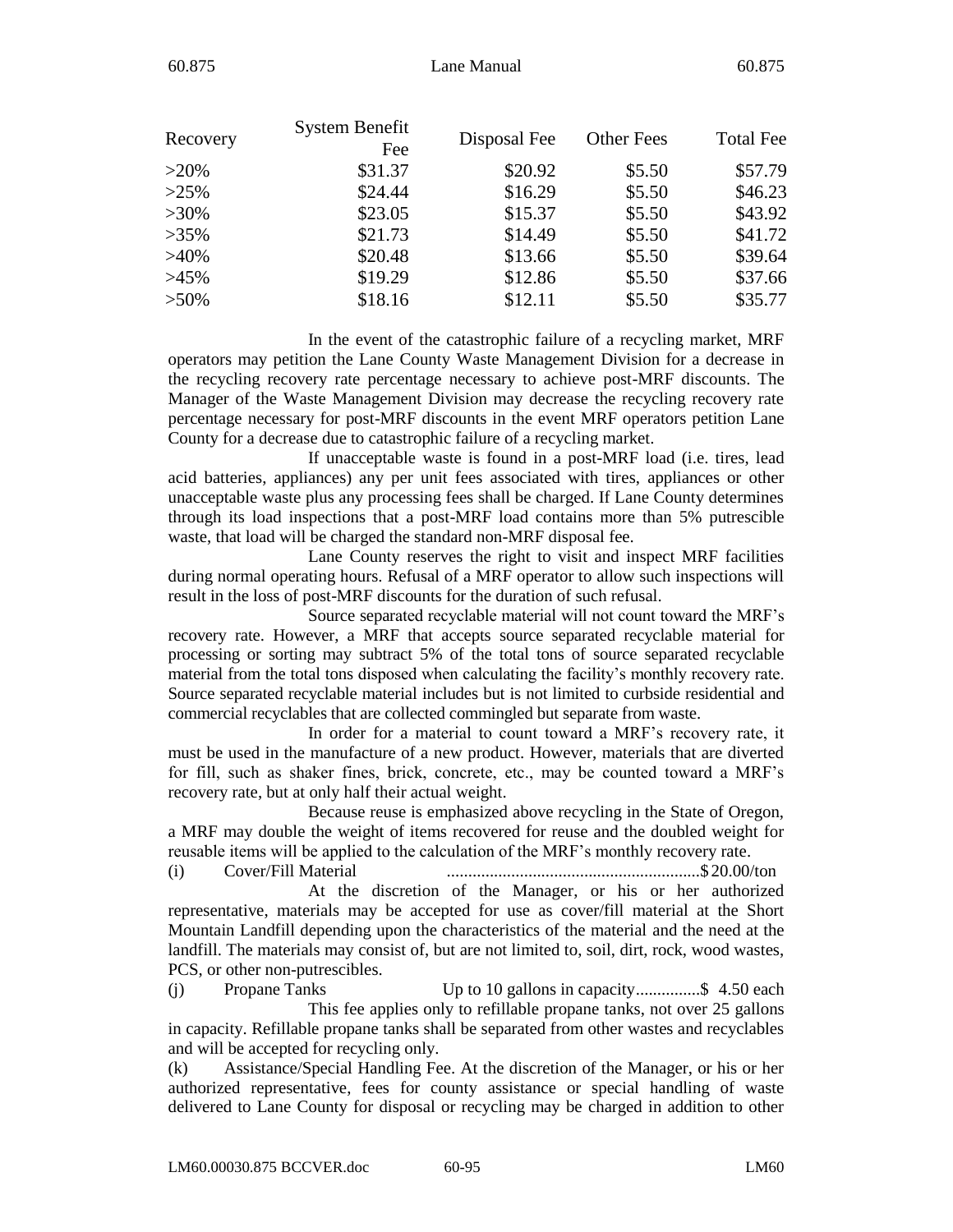fees set forth in LM 60.875. These fees may be assessed when a customer requests assistance or the material, because of a unique nature or circumstance, requires special handling. The fee will be based on the time required for the assistance or special handling and the cost for use of equipment. The fee for labor only is \$25.00/hour per person. The fee for equipment usage will be based on the current Fleet Services hourly rate for the equipment used. When applied, these fees will be determined in quarter hour increments with a ½ hour minimum.

|                    | System      |               |               |           |
|--------------------|-------------|---------------|---------------|-----------|
|                    | Benefit Fee | Disposal Fee  | Other Fees    | Total Fee |
| Mattresses and Box | \$62.10/ton | $$41.40$ /ton | $5.50$ /ton   | \$109     |
| <b>Springs</b>     |             |               | $1.00$ /cu.yd | $00/t$ on |

(3) Other Fees. Unless indicated otherwise, the equivalent of \$5.50/ton or \$1.00/cubic yard thereafter as allocated and listed in LM 60.875(1) and (2) shall be collected to be used for solid waste regulation and management, code compliance and enforcement, or long-range planning

programs in the Lane County Public Works Department, Land Management Division as directed by the Board.

(4) Out-of-County Wastes. Wastes generated outside of Lane County are generally not accepted. However, they may be accepted, at the Manager's discretion, dependent upon special circumstances, including but not limited to: the usefulness of the waste at the Lane County disposal site; the difficulty the generator is having in finding a suitable disposal location; or the public's best interests. Additional fees, up to 25% of the Disposal Fee, may be assessed on Out-of-County Wastes, if any special handling is required.

(5) Waiver of Fees.

(a) The Manager of the Waste Management Division, or his or her authorized representative, may waive all or part of the appropriate fees from LM 60.875(2) above for loads of dirt, rock, dirty wood waste or other materials when they are received at specific solid waste facilities where they can be beneficially used.

(b) In the event of disaster or emergency conditions the Director of the Department of Public Works, or his or her authorized representative, may waive fees at County solid waste facilities to assist in cleanup of private property that endangers the public safety and health as provided in the Lane County Basic Disaster Operations Plan.

(c) In the event a city government or an officially recognized community organization representing an unincorporated community or an organized service group wishes to sponsor a community or area-wide clean-up program, the Director of the Department of Public Works, or his or her authorized representative, may waive fees for disposal of materials collected during the cleanup and may specify a period during which the fee waiver will apply. Fee waivers are limited to one per year per community or area. A fee waiver may not exceed \$1,500 except for the City of Eugene which shall not exceed \$5,000 and the City of Springfield which shall not exceed \$3,000 and the total yearly aggregate of fee waivers under this section shall not exceed \$17,500.

(d) In the event an individual collects solid waste in the performance of a public service, such as picking up roadside litter or cleanup of a park area, the Director of Public Works, or his or her authorized representative, may waive fees for the disposal of the collected materials. The individual must request the fee waiver in writing and must certify in the request that the wastes result from a cleanup activity for public benefit. Fee waivers are limited to four per year per individual or household. An individual fee waiver shall not exceed \$15 and the total yearly aggregate of fee waivers under this section shall not exceed \$7,500.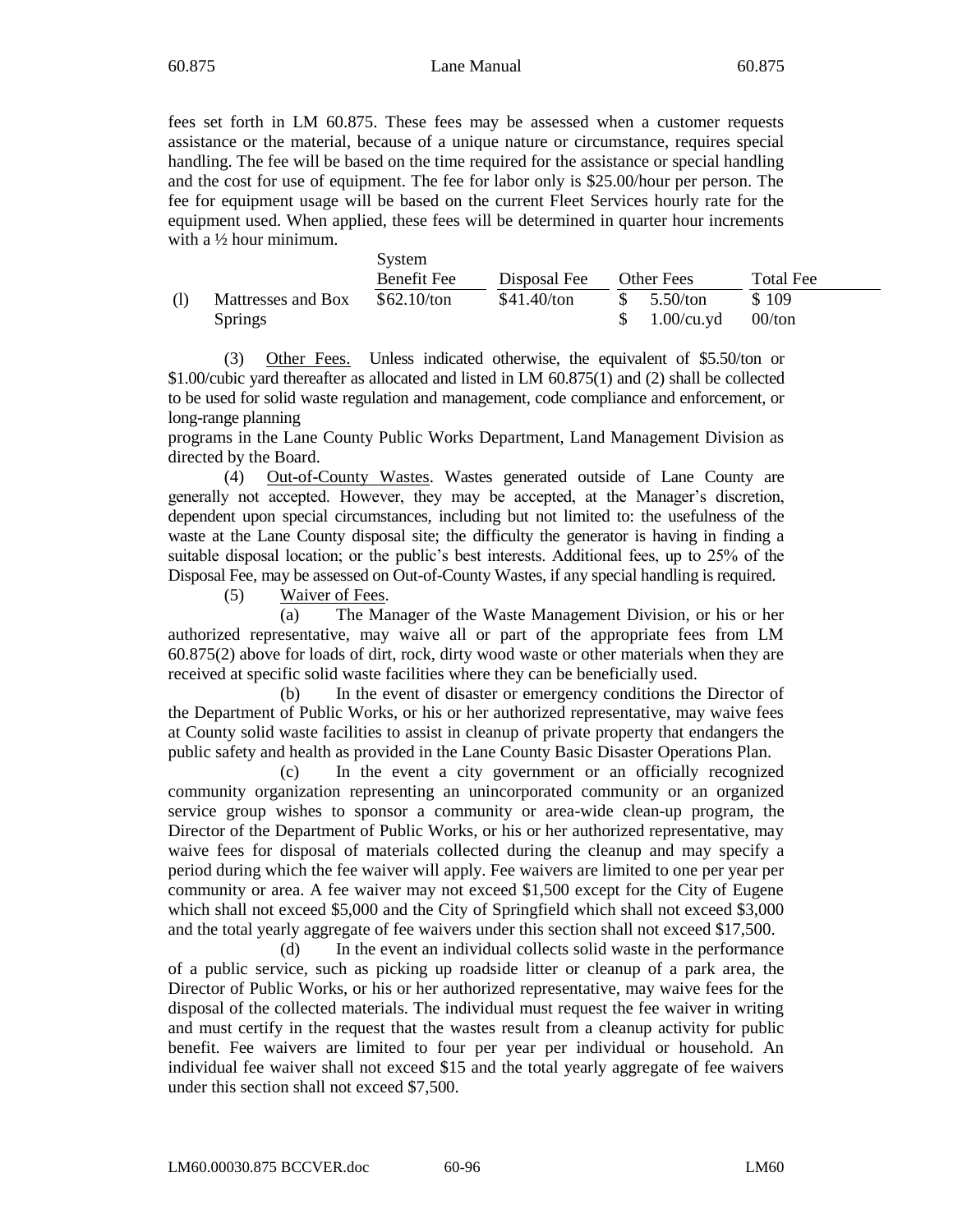(e) In the event that a benevolent/charitable organization develops waste from a specific one-time activity such as construction, repair or remodeling of their facilities, removal of underground storage tanks or other excavation on their property, the County Administrator, or his or her authorized representative, may waive the fees for the specific waste. The organization must request the waiver in writing and describe how the waste is being generated. Fee waivers are limited to one per year per organization. A fee waiver shall not exceed \$2,000 for any single organization request.

(6) Discount for Recycling. This subsection establishes a system for discounting the fees at County solid waste facilities for recyclers by recognizing the benefits associated with the reduction of wastes. Fees for recyclers shall be discounted by the amounts listed as follows:

- (a) Entire load of recyclable items.............................All Fees
- (b) Partial load of recyclable items. ...........................\$ 1.00 from total fee In order to qualify for the fee discount for a partial load of recyclable

items, the total amount of recyclable material must be significant (10 pounds or more). The fee discount for recycling will only be available at solid waste sites which have recycling capability. Only items for which recycling capability is provided at each solid waste site will be eligible for the discounted fee rates.

# THIS SPACE INTENTIONALLY LEFT BLANK.

(8) Discount for Seniors. Individuals sixty (60) years of age or older shall receive a \$1.00 per load discount from total fees at County solid waste facilities provided that such discount shall only apply on cash transactions for residential loads only. Will not apply to loads larger than six cubic yards.

(9) Discount for Charitable Recycling Organizations. Organizations that are nonprofit and are engaged as a primary form of business in the processing of abandoned goods for resale or reuse shall receive a 33.3% discount on their fees at County solid waste facilities.

(10) Payments for Residential Recycling Depot Service. Providers of residential recycling drop-off depots may receive a quarterly payment to assist in the cost of providing recycling service. To be eligible for such payments, providers of residential recycling drop-off service must be certified by the Lane County Waste Management Division. The Manager of the Waste Management Division shall determine reasonable written certification requirements which may be revised from time to time to reflect program experience, increase waste reduction effectiveness, reflect market changes or for other appropriate reasons.

Payments shall be based on the amount of residential glass, tin, household aluminum, certain plastics, aseptic packaging and motor oil collected in the previous quarter. Payments shall be based on the ratio of the materials that each individual certified provider collected to the total quantity of materials collected by all certified providers. The total amount of payments for residential recycling depot service shall not exceed \$18,000 per year.

Payments will be contingent upon receipt of quarterly reports substantiated by verifiable weight slips from established materials markets or other